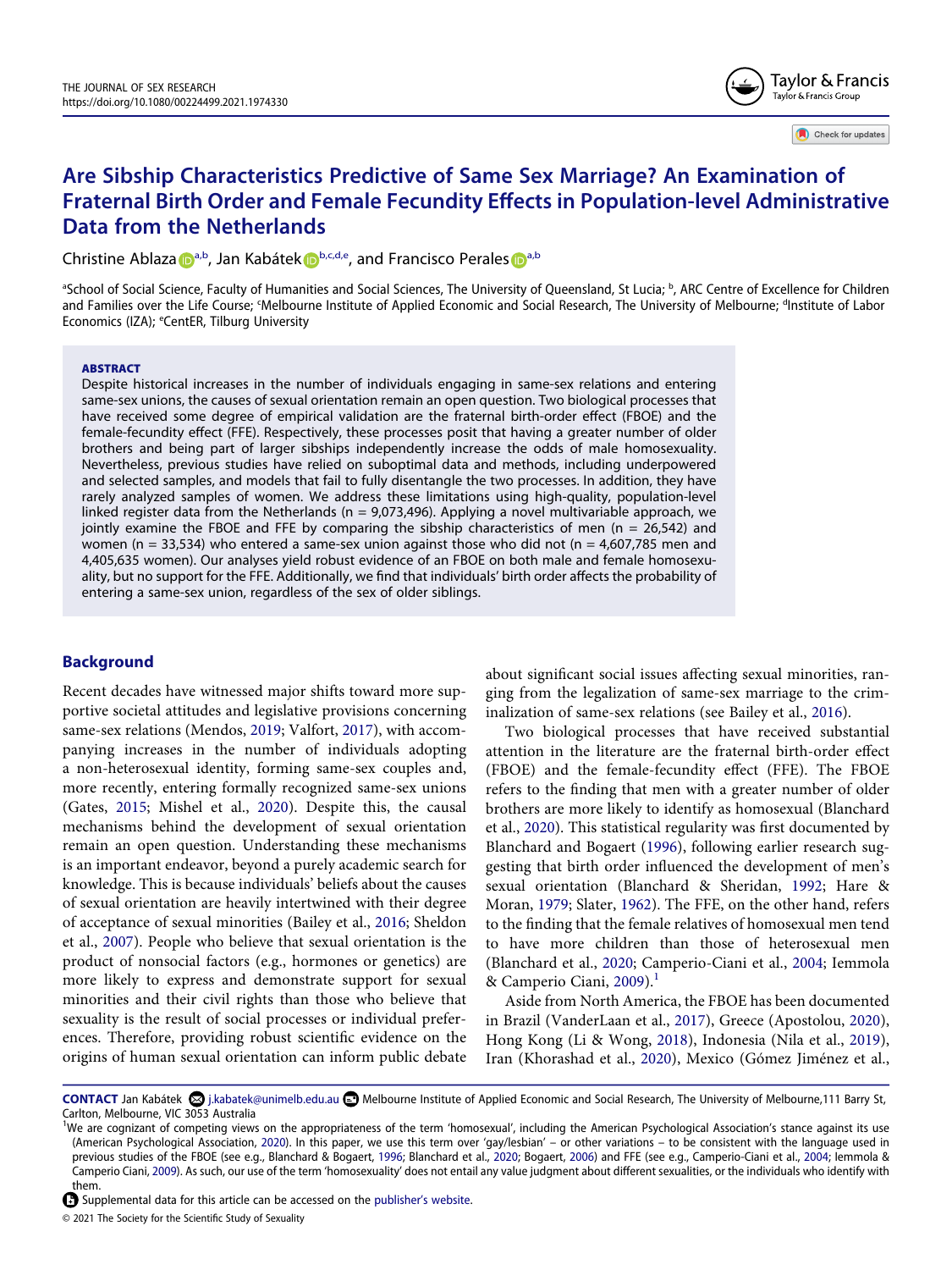<span id="page-1-23"></span><span id="page-1-16"></span><span id="page-1-10"></span>[2020a\)](#page-11-8), the Netherlands (Schagen et al., [2012\)](#page-12-8), Turkey (Bozkurt et al., [2015](#page-11-9)), Spain (Gomez-Gil et al., [2011\)](#page-11-10), Samoa (VanderLaan & Vasey, [2011;](#page-12-9) Vasey & VanderLaan, [2007\)](#page-12-10), and the United Kingdom (King et al., [2005;](#page-11-11) Rahman et al., [2009;](#page-12-11) Xu et al., [2019](#page-12-12)). Studies that have found empirical support for the FFE were primarily focused on European countries, such as Italy (Camperio-Ciani et al., [2004;](#page-11-4) Iemmola & Camperio Ciani, [2009](#page-11-5)), the UK (King et al., [2005;](#page-11-11) Rahman et al., [2008](#page-12-13)), Spain, and France (Camperio Ciani et al., [2012](#page-11-12)). Outside of Europe, the FFE has been observed in data from Mexico (Gómez Jiménez et al., [2020b\)](#page-11-13) and Samoa (Semenyna et al., [2017;](#page-12-14) VanderLaan et al., [2012;](#page-12-15) VanderLaan & Vasey, [2011;](#page-12-9) Vasey & VanderLaan, [2007](#page-12-10)).

<span id="page-1-20"></span><span id="page-1-19"></span><span id="page-1-17"></span><span id="page-1-15"></span><span id="page-1-12"></span>However, despite evidence in favor of both the FBOE (Blanchard, [2018a](#page-10-4); Bogaert, [2000](#page-11-14)) and the FFE (Blanchard et al., [2020](#page-11-1)), the existing literature suffers from three important shortcomings. First, research on both the FBOE and FFE has focused primarily on men, despite the fact that women are more likely to engage in same-sex relations and identify as non-heterosexual (Kinnish et al., [2005](#page-11-15); Mishel et al., [2020](#page-12-2)). Early studies dismissed the existence of an FBOE for women after failing to establish a significant association between the number of older brothers and female homosexuality (Blanchard, [1997;](#page-10-5) Bogaert, [1997](#page-11-16), [2000](#page-11-14)). With few exceptions (e.g., Camperio Ciani et al., [2018\)](#page-11-17), studies of the FFE have also focused almost exclusively on men. Altogether, the FBOE and FFE remain largely unexplored and undocumented among women.

<span id="page-1-11"></span><span id="page-1-3"></span>Ascertaining whether the FBOE and FFE operate for women as well as men nevertheless has significant repercussions for theory development. The focus on samples of men has skewed contemporary theoretical discussions and empirical efforts toward sex-asymmetrical explanations that operate only for men. This situation applies, for example, to the Maternal Immune Hypothesis, the leading explanation for the FBOE (Blanchard & Bogaert, [1996\)](#page-10-1). The Maternal Immune Hypothesis operates through a mother's exposure to H-Y antigens, which are present in a male fetus and unknown to the mother's immune system. The H-Y antigens trigger a release of maternal antibodies, which target the Y-linked NLGN4Y protein responsible for sexual differentiation in the male brain. Crucially, these antibodies are retained even after childbirth and accumulate over successive male pregnancies. This means that subsequent male fetuses are exposed to higher antibody levels, which increases the likelihood of their brain structures being altered (Bogaert et al., [2018\)](#page-11-18). Ostensibly, this process results in a greater tendency toward homosexuality among men – but not women – with greater numbers of older brothers (Bogaert, [2006](#page-11-7)). However, if we were to observe evidence of the FBOE and FFE among women, this would go counter to existing sex-asymmetrical explanations for these processes, including the aforementioned Maternal Immune Hypothesis.

<span id="page-1-9"></span><span id="page-1-4"></span>The second shortcoming of studies on the FBOE and FFE is that most of them have examined these two processes as independent phenomena. However, this approach may not be appropriate, since the number of older brothers is inherently correlated with the size of the sibship (Blanchard, [2012;](#page-10-6) Khovanova, [2020\)](#page-11-19). Hence, it remains unclear whether or not

both processes contribute to explaining male homosexuality and, if so, which of them dominates. Following a novel method to disentangle the FBOE and FFE proposed by Khovanova [\(2020\)](#page-11-19), Blanchard et al. [\(2020\)](#page-11-1) re-analyzed 14 samples from 10 previous studies ( $n=$  5,390). Their results confirmed the presence of the FBOE, but yielded no evidence in support of the FFE. Nevertheless, this method entailed restricting their data to one-son and two-son families, triggering concerns about data losses and external validity (Blanchard et al.,  $2020$ ).<sup>2</sup> In addition, recent work building on Khovanova's [\(2020\)](#page-11-19) method found homosexual men to be more likely to have both older brothers and older sisters (Blanchard & Lippa, [2021](#page-11-20); Gómez Jiménez et al., [2020a](#page-11-8)). These findings suggest that male homosexuality can be related to individuals' birth order, irrespective of the sex of their older siblings. If conclusively proven, this would complicate the correlation structure further, casting doubts over the magnitude and internal validity of the FBOE estimates presented in previous studies.

<span id="page-1-8"></span><span id="page-1-7"></span><span id="page-1-6"></span>Third, the external validity of existing studies is often constrained by their reliance on small and highly selected samples (Zietsch, [2018](#page-12-16)). In a recent meta-analysis by Blanchard [\(2018a](#page-10-4)), the number of participants in studies documenting the FBOE ranged from 121 to 4,606, and the subsamples of non-heterosexual participants ranged from 42 to 905. Furthermore, these studies largely used samples from very selective populations, including sex offenders (Blanchard & Bogaert, [1998\)](#page-11-21), pedophiles (Blanchard et al., [2000](#page-10-7), [2006;](#page-11-22) Bogaert et al., [1997](#page-11-23)), gender-dysphoric (Blanchard et al., [1996](#page-11-24); Schagen et al., [2012](#page-12-8)) and transgender (VanderLaan et al., [2017](#page-12-5); VanderLaan & Vasey, [2011;](#page-12-9) Vasey & VanderLaan, [2007](#page-12-10)) individuals, and individuals receiving treat-ments for sexually transmitted diseases (King et al., [2005\)](#page-11-11).<sup>3</sup> Studies of the FFE are likewise constrained by their samples, which were primarily obtained through convenience, network or snowball sampling (see e.g., Camperio-Ciani et al., [2004;](#page-11-4) Gómez Jiménez et al., [2020b;](#page-11-13) Vasey & VanderLaan, [2007](#page-12-10)).<sup>[4](#page-1-2)</sup>

<span id="page-1-22"></span><span id="page-1-21"></span><span id="page-1-18"></span><span id="page-1-14"></span>The concerns regarding the external validity of these studies are reinforced by the findings of a handful of population-level studies (i.e., studies analyzing large datasets representative of the broader population) investigating the same associations. Population-level studies have two main advantages over smaller-scale studies based on convenience samples. The first advantage is that they are less vulnerable to sample-selection bias, yielding results that can be confidently extrapolated from the analytic sample to the overall population of interest.

<span id="page-1-0"></span> $2$ Khovanova's ([2020](#page-11-19)) method for separating the FBOE from the FFE entails the calculation of three parameters: (i)  $p_{11}$ , the probability that the only boy in a one-son family is homosexual; (ii)  $p_{12}$ , the probability that the first son in a two-son family is homosexual; and (iii)  $p_{22}$ , the probability that the second son in a two-son family is homosexual. The FBOE occurs when  $p_{22} > p_{12}$ , while the FFE occurs when  $p_{12} > p_{11}$ . The existence of both the FBOE and the FFE is confirmed if  $p_{22} > p_{12} > p_{11}$ .

<span id="page-1-5"></span><span id="page-1-1"></span><sup>&</sup>lt;sup>3</sup>In fact, estimates of the FBOE in Blanchard's [\(2018a\)](#page-10-4) meta-analysis showed substantial variability, with 75% of such variability being driven by differences in the samples rather than by sampling error (Blanchard, [2018a\)](#page-10-4). This indicates that sample-selection bias in these studies is more than likely, echoing concerns by Zietsch [\(2018\)](#page-12-16) about the external validity of this pool of studies.

<span id="page-1-24"></span><span id="page-1-13"></span><span id="page-1-2"></span><sup>4</sup> For example, Camperio-Ciani et al. [\(2004\)](#page-11-4) recruited 98 homosexual men from three homosexual community groups and discotheques, while Gómez Jiménez et al. ([2020b\)](#page-11-13) recruited 115 transgender and 112 cisgender androphilic males through referrals among the Mexican muxe community.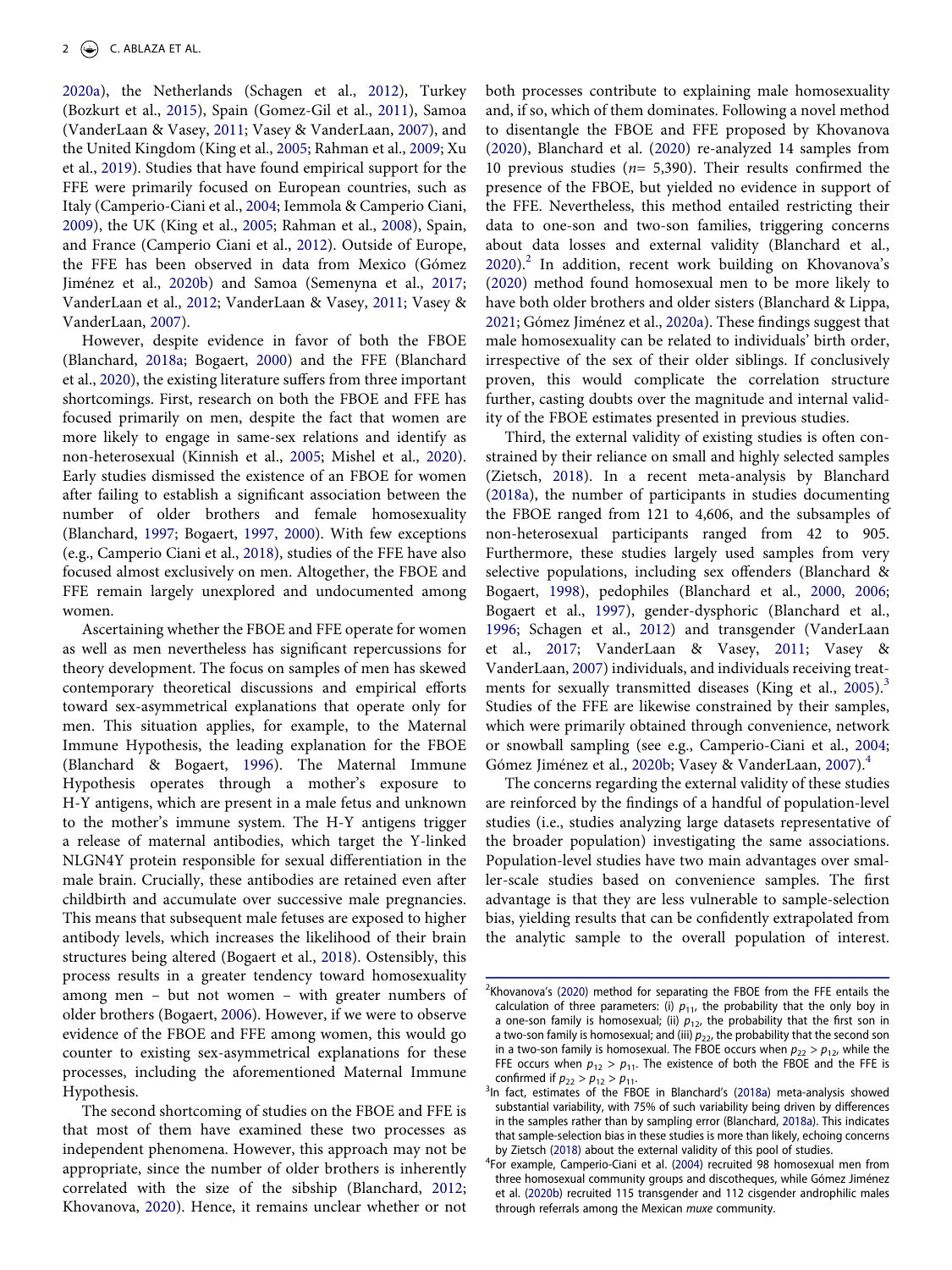The second advantage is that population-level data typically encompass a much larger number of observations, which provides the statistical power required to detect statistical patterns that smaller studies are unable to capture. Our literature review yielded no population-level studies of the FFE and only a small number of population-level studies of the FBOE, most of which failed to find evidence consistent with the FBOE (Zietsch, [2018](#page-12-16)). This includes the largest study to date based on Danish register data ( $n= 2,000,355$ ), which did not find a significant association between the number of older brothers and the probability of entering a same-sex union (Frisch & Hviid,  $2006$ .<sup>5</sup> The contrast between significant findings of studies using convenience samples and non-significant findings of studies using population-level data calls for further investigation. It is our conviction that additional population-level studies are needed to ascertain whether the FBOE and FFE can be generalized to wider populations.

In this study, we solve the three issues characterizing the literature. In doing so, we provide novel and theoretically meaningful findings that can inform the development and refinement of explanations for male and female sexual orientation. To accomplish this, we leverage unique population-level administrative data from the Netherlands. Further, we devise and apply a novel estimation method that enables us to isolate the independent influences of siblings' sex, birth order, and sibship size on male and female homosexuality, and test the FBOE and FFE in a manner that is fully consistent with their theoretical underpinnings. The Netherlands is a particularly significant case study for two reasons. First, non-heterosexual individuals in the Netherlands face comparatively low levels of stigma, given the country's long history of inclusion policies (Government of the Netherlands, [2018\)](#page-11-26) and high levels of public support for same-sex relationships (Kuyper & Vanwesenbeeck, [2009](#page-12-17)). This means that fewer gay and lesbian people will remain 'in the closet' and hence unidentified in the data (Pachankis & Bränström, [2019](#page-12-18)). Second, the Netherlands features an internationally distinct population-register system containing rich, longitudinal information on individuals' marital and family histories available for research purposes (Kabátek & Perales, [2021\)](#page-11-27).

# <span id="page-2-11"></span><span id="page-2-9"></span><span id="page-2-8"></span><span id="page-2-7"></span>**Data**

Our analytical dataset was extracted from linked population registers maintained by the Dutch national statistics agency, Statistics Netherlands. The data access and release protocols are detailed in Section S1 of the Supplementary Online Appendix. Our analyses use municipal register data, which cover the near universe of marriages and registered partnerships that took place in the Netherlands in the last 70 years (up to December 2019). Apart from the unions themselves, the register also lists select demographics of the spouses, including their sex, birth year, and immigration background. This allowed us to identify same-sex unions, and also all the individuals who had ever entered same-sex unions in the Netherlands.

The population of interest consists of men and women who were born in the Netherlands between 1940 and 1990, and who were deterministically linked to their mothers and maternal siblings.<sup>[6](#page-2-1)</sup> To make these links, we leveraged unique maternal identifiers which were sourced primarily from peoples' birthcertificate information. We excluded individuals who were born outside of the Netherlands, because very few could be linked to their mothers and maternal siblings. We observed all maternal siblings who were alive and residing in the Netherlands after October 1994. Supplementary Figure S2 shows the maternal sibship sizes across the birth cohorts included in the study.

The primary advantage of our data over those used in previous studies is the sheer number of individuals: 9,073,496 (4,634,327 men and 4,439,169 women). Of these, 60,076 (26,542 men and 33,534 women) were observed to enter a formal same-sex union, either through a marriage or a registered partnership.<sup>7</sup> In comparison, the combined number of homosexual men across all 36 FBOE studies included in Blanchard's recent meta-analyses was approximately 10,000 (Blanchard, [2018a,](#page-10-4) [2018b](#page-10-8)). The number of individuals in samesex unions in our data is also 18 times larger than the corresponding number in Frisch and Hviid's ([2006\)](#page-11-25) study using Danish register data ( $n=3,463$ ).

<span id="page-2-13"></span><span id="page-2-10"></span><span id="page-2-6"></span><span id="page-2-4"></span>As others before us – in both this field (e.g., Frisch & Hviid, [2006](#page-11-25)) and the general literature on same-sex relations (Saxby et al., [2020](#page-12-19)) – we approximate homosexuality through an indicator of same-sex-union formation.[8](#page-2-3) While individuals forming these unions may be a particular subsample of nonheterosexual individuals (OECD, [2019\)](#page-12-20), this would only distort the associations of interest in highly specific and – in our view – rather unlikely circumstances. For example, artificially observing an FBOE due to selection into formal same-sex partnerships would require strong correlations – net of birth cohort and maternal age at birth – between individuals' birth order

<span id="page-2-5"></span><span id="page-2-0"></span><sup>5</sup> This study was nevertheless critiqued by Blanchard ([2007\)](#page-10-9) and Blanchard and VanderLaan [\(2015](#page-11-28)) on three grounds: its focus on same-sex unions rather than self-identification as homosexual, measurement error in the identification of siblings, and suboptimal modeling choices. While our study also focused on same-sex unions, we were able to overcome the other two issues through the use of maternal identifiers to identify siblings and the introduction of a novel estimation method.

<span id="page-2-1"></span><sup>&</sup>lt;sup>6</sup>The birth year cutoffs were chosen based on a visual inspection of the distribution of birth years among individuals who entered a same-sex union (see Figure S1). The results are not meaningfully sensitive to the choice of cutoff years. As a robustness check, we also estimated a model using paternal siblings, yielding comparable results.

<span id="page-2-2"></span><sup>&</sup>lt;sup>7</sup>The introduction of registered partnerships for same-sex couples in the Netherlands took place in January 1998, and it was followed by the legalization of same-sex marriage in April 2001. We observe 18,155 individuals who entered same-sex partnerships and 41,921 who entered same-sex marriages. For 51,494 individuals, a same-sex union was the first formally recognized union, whereas 8,582 individuals entered the same-sex union after the dissolution of a previous different-sex union.

<span id="page-2-12"></span><span id="page-2-3"></span><sup>&</sup>lt;sup>8</sup>A cautionary note is due here. While we use same-sex marriage as a proxy for homosexuality in the manner implied in the FBOE and FFE literatures (i.e., experiencing same-sex attractions), we do not assume that all individuals in same-sex unions self-identify as 'homosexual' (or 'gay/lesbian'). Some of these individuals may instead identify as 'bisexual', for example. Nevertheless, we expect the proportion to be quite low, as an overwhelming majority of partnered bisexual people are in different-sex rather than same-sex relations (Pew Research Center, [2019\)](#page-12-21). This approach is also consistent with previous literature on the FBOE and FFE, which has tended to use 'homosexuality' as an umbrella term encompassing both homosexual and bisexual people (see e.g., Blanchard et al., [2006](#page-11-22)).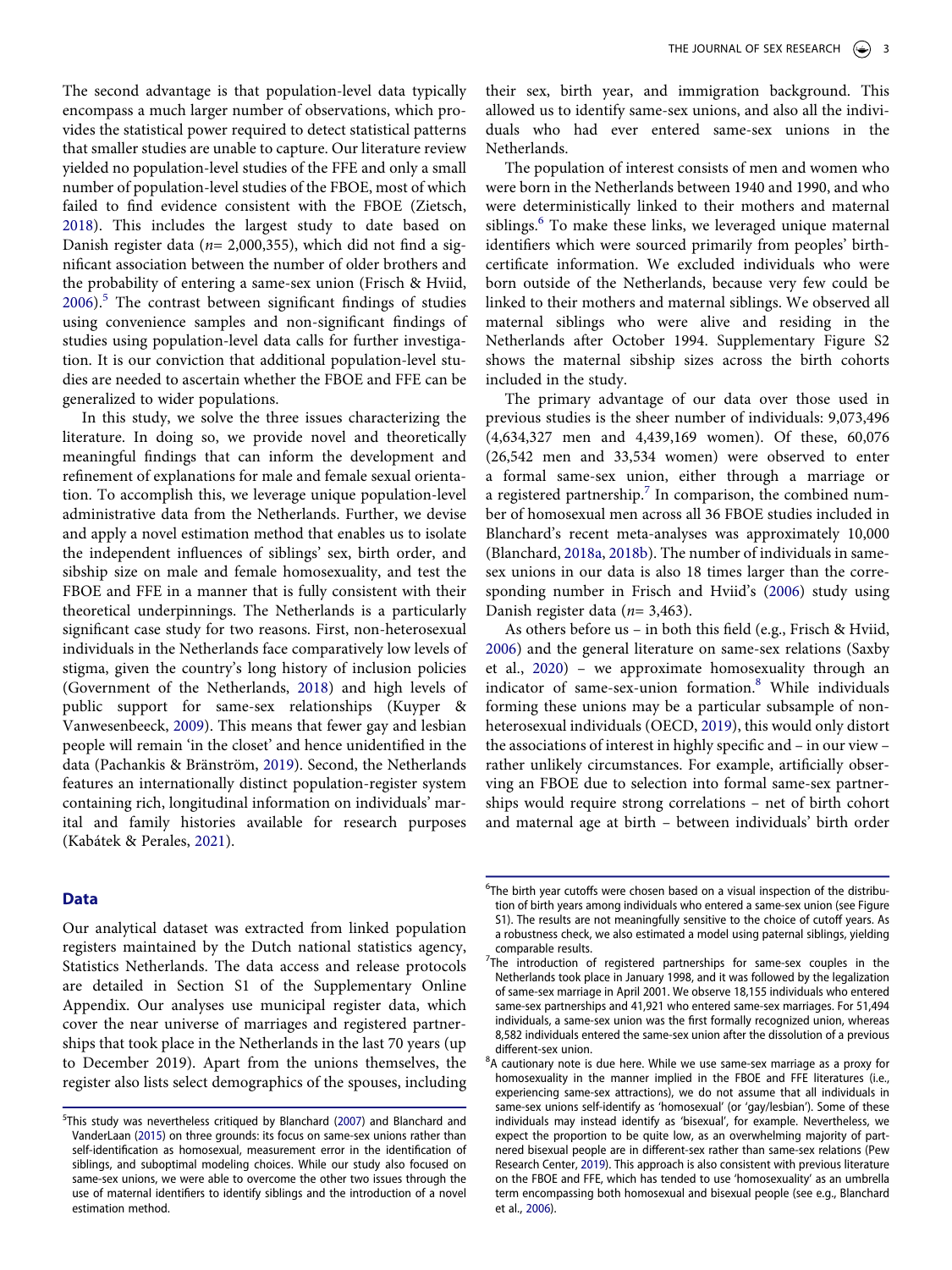and/or the sexes of their older siblings and their propensity to enter same-sex unions. We can think of no social or biological processes that would yield such correlations.

# **Method**

# **The Conventional Model and Its Shortcomings**

Since our empirical method differs from the standard methods used in the FBOE and FFE literatures, we begin this section by outlining conventional approaches to measure these two phenomena and discussing their shortcomings. Methodologically, the FBOE literature relies primarily on a logistic model in which the focal explanatory variables are the number of older brothers, number of older sisters, number of younger brothers, and number of younger sisters, and the outcome variable of interest is a dichotomous indicator of male homosexuality (see e.g., Blanchard & Bogaert, [1996](#page-10-1); King et al., [2005\)](#page-11-11). Of these variables, only the number of older brothers typically proves to have a significant influence on the odds of male homosexuality (Blanchard, [2018a](#page-10-4)). This finding, which has since been termed the FBOE, is taken as evidence that it is the sex of older siblings that influences male homosexuality (Bailey et al., [2016;](#page-10-0) Blanchard, [2018a\)](#page-10-4).

However, a significant problem with this interpretation is that the regression coefficient corresponding to the number of older brothers captures not only the influence of siblings' sex, but also the influence of other sibship characteristics. Formally, the coefficient quantifies the change in the odds of homosexuality associated with adding one older brother to an existing sibship. In this hypothetical scenario, three sibship characteristics are being simultaneously modified: there is an increase in the number of older brothers, an increase in the size of the sibship, and also an increase in the number of older siblings, irrespective of their sex. This means that the influences of these three separate factors – all of which may be potentially affecting homosexuality – are conflated into a single regression coefficient. As a result, the conventional FBOE coefficient may prove statistically significant due to the FFE or due to a birth-order effect that is unrelated to the sex of older siblings. Indeed, it could even be the case that – out of the three interlinked sibship characteristics – the sex of older siblings is the characteristic that is least relevant for the expression of homosexuality.

To determine the actual influence of the sex of older siblings on the propensity for homosexuality, the model needs to adequately account for the confounding influences of birth order and sibship size. Rather than asking what would happen in a hypothetical scenario in which an older brother is added to an existing sibship, it is better to ask what would happen in a hypothetical scenario in which an older sister is replaced by an older brother within an existing sibship. This is a more appropriate course of action, as the latter scenario involves changing the sex of an older sibling while keeping both the sibship size and birth order fixed.

Similar arguments apply to the empirical approaches conventionally used to evaluate the FFE (see e.g., Camperio-Ciani et al., [2004;](#page-11-4) Gómez Jiménez et al., [2020b\)](#page-11-13). Comparing the sibship sizes of homosexual and heterosexual individuals does not yield a valid test of the FFE, because imbalances between

the two groups can be attributed either to the FFE or to the FBOE. Testing whether sibship size wields an independent influence on homosexuality requires accounting for the confounding influences of birth order and older siblings' sex. This corresponds to the scenario in which the sibship size increases by one, while both the birth order and older siblings' sex are kept fixed. Thus, the appropriate question to ask is what would happen if a *younger* sibling is added to an existing sibship.

# **A Novel Approach to Test the FBOE and FFE**

Our novel empirical specification addresses these issues by incorporating a more suitable parameterization of the regression model, which allows us to isolate the independent influences of siblings' sex, birth order, and sibship size. Specifically, our approach relies on a binary logistic regression model of the following form:

$$
P[Y_i = 1 \mid \mathbf{x}_i, \boldsymbol{\beta}] = \frac{1}{1 + \exp(-\mathbf{x}_i' \boldsymbol{\beta})}
$$
(1)

$$
\mathbf{x}_{i}'\boldsymbol{\beta} = \beta_{0} + \beta_{1} N(\textit{sib})_{i} + \beta_{2} N(\textit{older sib})_{i} + \beta_{3} N(\textit{older br.})_{i}
$$
  
+  $\beta_{4} N(\textit{younger br.})_{i} + \sum_{y=1941}^{1990} \beta_{5y} \mathbf{1}(\textit{birth year} = y)_{i}$   
+  $\sum_{t=16}^{45} \beta_{6t} \mathbf{1}(\textit{age at birth} = t)_{i}]$ 

Here, Y is a dichotomous outcome variable denoting whether or not individual  $i$  ever entered a formal same-sex union, and the focal explanatory variables are measures of the numbers of siblings, older siblings, older brothers, and younger brothers, respectively. Following previous studies (see e.g., Blanchard & Bogaert, [1996;](#page-10-1) Bogaert, [2006;](#page-11-7) Frisch & Hviid, [2006](#page-11-25)), we also control for birth-cohort and maternal-age-atbirth fixed effects. These variables enter the model in a robust and fully flexible manner, as a set of 50 dummy variables for specific birth years (birth cohort) and a set of 30 dummy variables for specific years of age (maternal age at birth).<sup>[9](#page-3-0)</sup>

This model specification derives from the conventional FBOE model and uses exactly the same information. In other words, both the focal explanatory variables and the coefficients presented in Equation 1 can be reconstituted from the focal variables and coefficients corresponding to the conventional specification of the FBOE model. The two models also yield exactly the same log-likelihood. The key advantage of our specification is that we can leverage the ceteris paribus condition to perform more theoretically valid tests of the FBOE and the FFE.

<span id="page-3-0"></span><sup>9</sup> Birth-cohort fixed effects are crucial control variables in our model. This is because they capture the consequences of progressive fecundity decline (as documented in Figure S2) and any other dynamic social processes that have changed family structures over historical time. Given that the incidence of homosexuality increases over time while the average sibship size falls, failure to account for people's birth cohorts would result in a spurious negative correlation between the two variables, thus invalidating any empirical test of the FFE. Besides using birth-cohort fixed effects, we can also account for this spurious correlation by matching the homosexual and heterosexual individuals on their birth years. We do this as a sensitivity check in the Supplementary Online Appendix.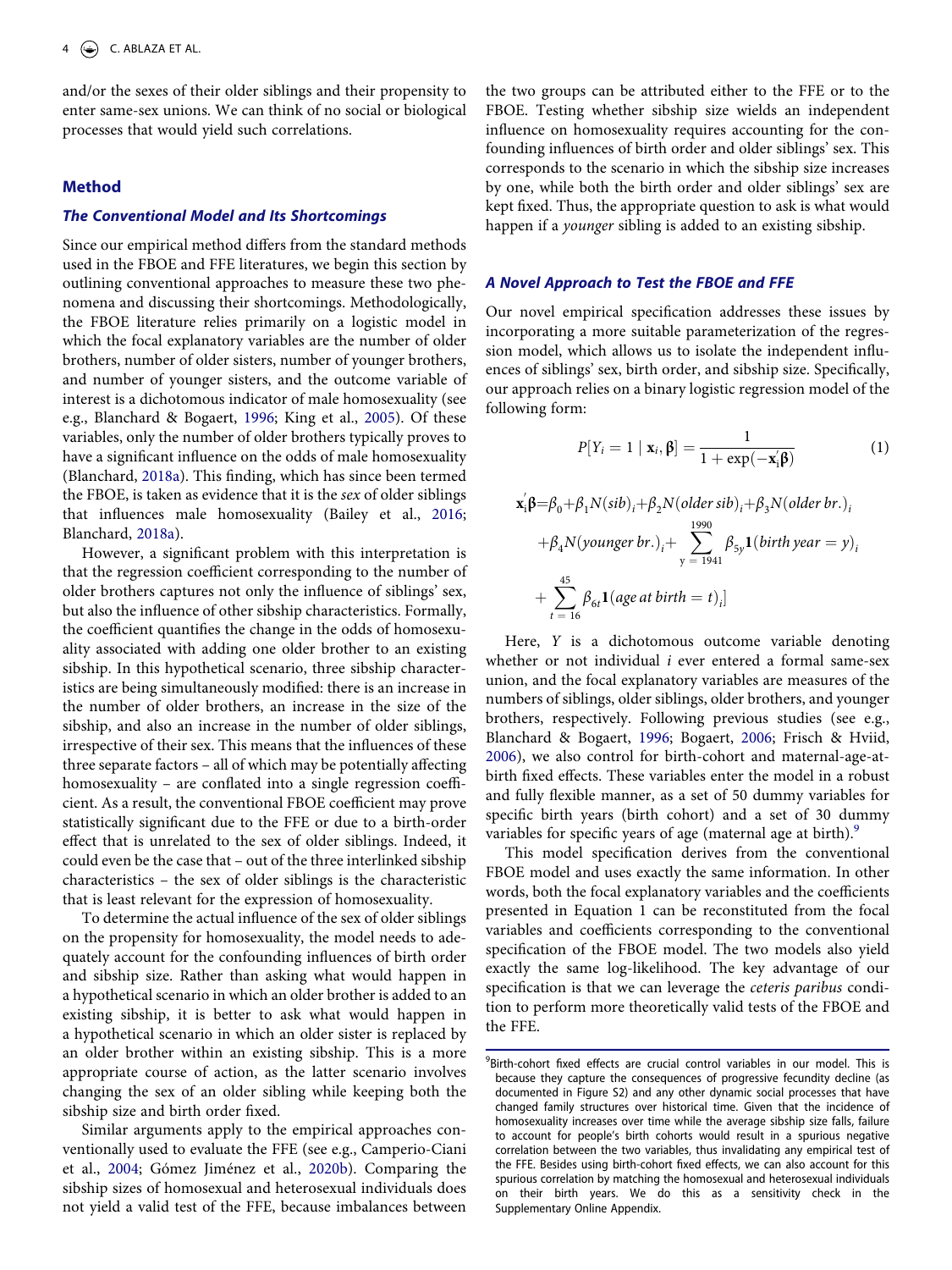The ceteris paribus condition relates to the interpretation of regression coefficients. It dictates that a coefficient in a multivariable model captures the change in the outcome variable associated with increasing the corresponding explanatory variable by one unit, while keeping the values of the other *variables fixed.* Accordingly, the coefficient  $\beta_1$  in our model captures the excess probability of entering a same-sex union associated with increasing the number of siblings by one while keeping the numbers of older siblings, older brothers, and younger brothers fixed. In other words, it corresponds to a hypothetical scenario in which one younger sister is added to an existing sibship. The coefficient  $\beta_2$  captures the influence of birth order within an existing sibship because the number of older siblings increases while the sibship size is kept fixed. Since the number of younger and older brothers is also fixed, it corresponds to a scenario in which an individual moves one place down the birth order, having one additional older sister, and one fewer younger sister. Following the same logic, the coefficient  $\beta_3$  captures the excess probability of entering a same-sex union associated with replacing one older sister by one older brother. Finally,  $\beta_4$  captures the excess probability of same-sex union entry associated with replacing one younger sister by one younger brother. An overview of the model coefficients, their definitions and interpretations is presented in [Table 1.](#page-5-0) [10](#page-4-0)

# **Expected Signs of the Focal Regression Coefficients**

The last column of [Table 1](#page-5-0) lists the expected signs of the four focal regression coefficients, based on the theoretical underpinnings of the FBOE and FFE. According to the FFE theory, the coefficient  $\beta_1$  should be positive for both men and women. By adding a younger sister to the sibship, the model captures the independent influence of sibship size net of the confounding influences of birth order and older siblings' sex. The sex of younger siblings is irrelevant to the theory, which means that this coefficient can be effectively used as a test of the FFE.<sup>11</sup> The coefficient  $\beta_2$  is expected to be zero, because neither the FBOE nor the FFE theory predicts that having one additional older sister and one fewer younger sister should affect people's propensity for homosexuality. However, we note that this coefficient represents the sororal birth order effect (SBOE), as defined by Blanchard et al. [\(2021\)](#page-10-10), and Blanchard and Lippa ([2021](#page-11-20)). Their findings of a positive SBOE among men suggest that we might also uncover a positive coefficient estimate in our data. The coefficient  $\beta_3$  is expected to be positive for men

and zero for women. This is because it captures the independent influence of having an older brother (as opposed to an older sister), and the FBOE theory postulates that the sex of older siblings should affect male homosexuality only. The coefficient  $\beta_4$  is expected to be zero, as neither theory predicts the sex of younger siblings to affect the propensity for homosexuality.

In addition to allowing us to evaluate the relative importance of sibship size, birth order, and siblings' sex for the expression of male and female homosexuality, another key advantage of our empirical approach is that it does not entail any data losses. Unlike other recently proposed methods to disentangle the FBOE and FFE (Blanchard et al., [2020;](#page-11-1) Khovanova, [2020\)](#page-11-19), our method accounts for all sibship configurations and allows for the inclusion of sisters in the analyses, thereby testing for the FFE and FBOE in a manner that is fully consistent with its theoretical formulation (Blanchard et al., [2020](#page-11-1)). Together with the favorable properties of our population-level data, this approach allows us to produce internally and externally valid tests of both the FBOE and FFE and to do so with an unprecedented degree of precision.

## **Results**

# **Descriptive Analyses**

We begin with a descriptive exercise in which we compare average sibship characteristics of individuals who did not enter a formal same-sex union (Column 1 in [Table 2](#page-5-1)) and individuals who did (Column 2). On average, individuals who did not enter a same-sex union have 2.36 siblings. This number is split evenly between younger ( $\mu = 1.19$ ) and older  $(\mu = 1.17)$  siblings. The average sibling sex ratio – that is, the number of brothers over the number of sisters – is 1.04 for both younger and older siblings.<sup>[12](#page-4-2)</sup> In contrast, individuals who entered a same-sex union have fewer siblings ( $\mu$  = 2.14) and a greater number of older ( $\mu = 1.23$ ) than younger ( $\mu = 0.91$ ) siblings. Further, the sex ratio of their older siblings is skewed toward brothers ( $\mu$  = 1.18). All of these differences are statistically significant (Column 3). $^{13}$  $^{13}$  $^{13}$ 

In Columns 4 and 5, we split the homosexual group further by sex to show that these patterns manifest among both men and women. Altogether, the skewness of the sex ratio among the older siblings of homosexual individuals is compatible with the FBOE, while their smaller sibship sizes are not consistent with the FFE. Nevertheless, it is worth noting that the smaller sibship sizes of homosexual individuals might be attributable to birth-cohort differences between the two groups. This means

<span id="page-4-4"></span><span id="page-4-0"></span> $10$ The interpretation of the logistic-regression coefficients as measures of excess probabilities of same-sex union entry is only approximative. However, as explained in the results section, this approximation poses little risk in our application.

<span id="page-4-1"></span><sup>&</sup>lt;sup>14</sup>A more powerful test of the FFE can be performed by averaging the excess probabilities associated with adding one younger sister and one younger brother to an existing sibship  $\left(\frac{(\beta_1 + (\beta_1 + \beta_2))}{2}\right)$ , and testing this composite coefficient against zero. Of note, averaging does not affect the statistical power of this test. An alternative approach would be to estimate a model specification that does not explicitly control for the number of younger brothers. In such a model, the coefficient  $\beta_1$  would represent the influence of adding a younger sibling to an existing sibship, irrespective of their sex. We decided against using this model as our baseline specification because we wanted to assess whether or not the sex of younger siblings also influences the odds of same-sex union entry.

<span id="page-4-2"></span> $12$ This slight imbalance is consistent with the human sex ratio (Chahnazarian, [1988](#page-11-29)).

<span id="page-4-6"></span><span id="page-4-5"></span><span id="page-4-3"></span> $13$ The need for measures of statistical uncertainty in population-level analyses – and their interpretation – has been the subject of debate. Detractors argue that these measures are intended for analyses of samples from an underlying population and uncertainty becomes irrelevant when sampling-frame coverage reaches 100% (Desbiens, [2007\)](#page-11-30). Advocates argue that population-level confidence intervals and p-values express the chances of the observed differences manifesting in a super-population, which may consist of the same population observed under different states of the world, or the population of countries with comparable characteristics (Gelman, [2005](#page-11-31); Graubard & Korn, [2002\)](#page-11-32). Here, we follow the second approach.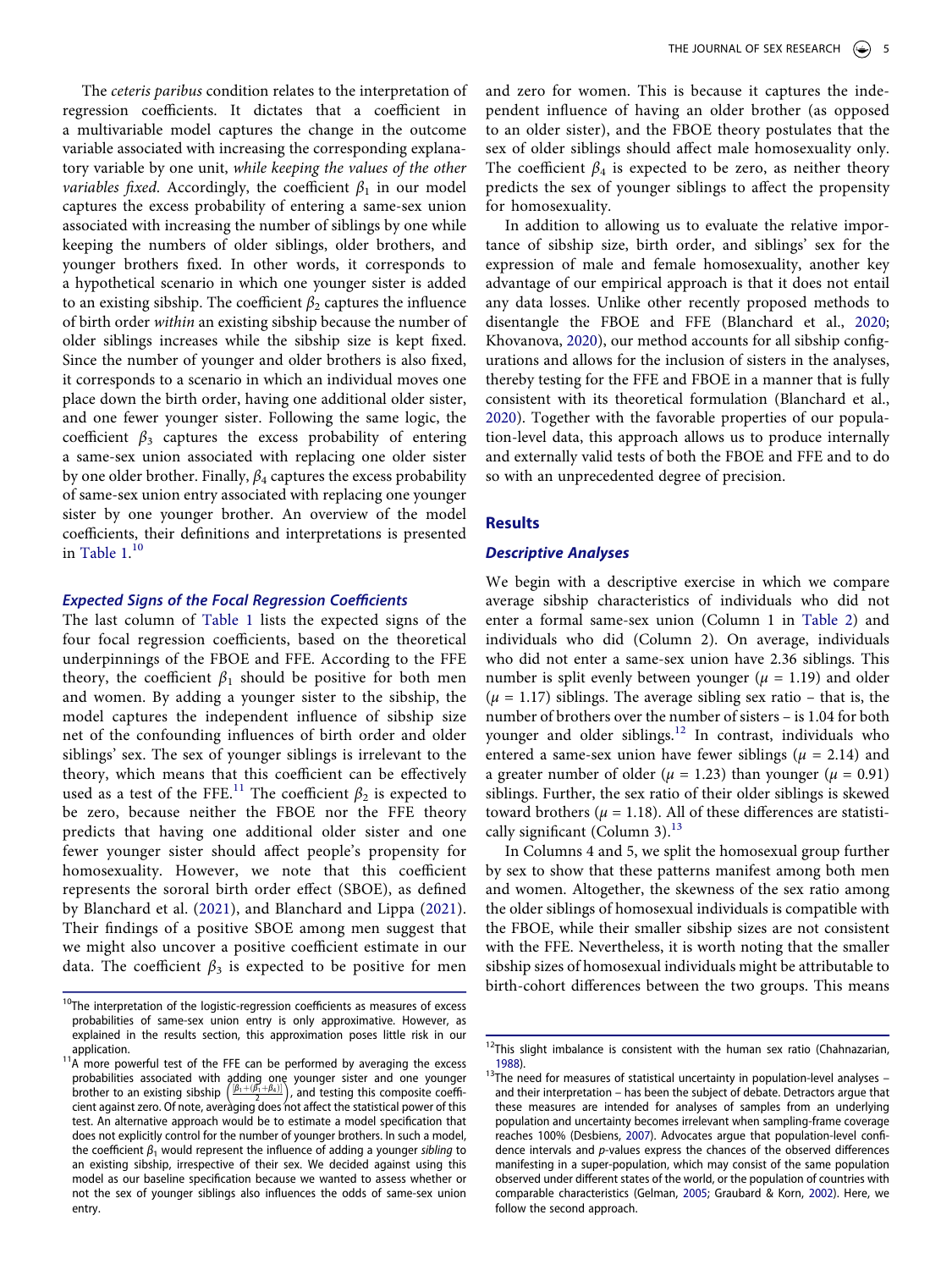<span id="page-5-0"></span>**Table 1.** An overview of the focal coefficients in our specification of the logistic regression model of sexual preference, with the outcome variable being a binary indicator of entering a same-sex union.

| Model<br>coefficient                      | Formal definition                                                                                                                                                                                                                            | Interpretation                                                                                                                                                                                        | Expected<br>sign, men/<br>women |
|-------------------------------------------|----------------------------------------------------------------------------------------------------------------------------------------------------------------------------------------------------------------------------------------------|-------------------------------------------------------------------------------------------------------------------------------------------------------------------------------------------------------|---------------------------------|
| $\beta_1$ (no. of<br>siblings)            | Approximate predicted percent change in the probability of entering<br>a same-sex union associated with increasing the number of siblings by<br>one, holding the number of older siblings, older brothers, and younger<br>brothers constant. | This coefficient corresponds to a situation in which one<br>younger sister is added to an existing sibship.                                                                                           | $+/-$<br>(FFE)                  |
| $\beta_2$ (no. of<br>older<br>siblings)   | Approximate predicted percent change in the probability of entering<br>a same-sex union associated with increasing the number of older<br>siblings by one, holding the number of siblings, older brothers, and<br>younger brothers constant. | This coefficient corresponds to a situation in which an<br>individual moves one place down the birth order, having<br>one additional older sister and one fewer younger sister<br>(SBOE) <sup>a</sup> | $0^{\rm b}/0$                   |
| $\beta_3$ (no. of<br>older<br>brothers)   | Approximate predicted percent change in the probability of entering<br>a same-sex union associated with increasing the number of older<br>brothers by one, holding the number of siblings, older siblings, and<br>younger brothers constant. | This coefficient corresponds to a situation in which one<br>older sister is replaced by an older brother in an existing<br>sibship.                                                                   | $+$ /0<br>(FBOE)                |
| $\beta_4$ (no. of<br>younger<br>brothers) | Approximate predicted percent change in the probability of entering<br>a same-sex union associated with increasing the number of younger<br>brothers by one, holding the number of siblings, older siblings, and<br>older brothers constant. | This coefficient corresponds to a situation in which one<br>younger sister is replaced by a younger brother in an<br>existing sibship.                                                                | 0/0                             |

<sup>a</sup>The male counterpart to this association (having one additional older brother and one fewer younger brother) can be expressed as a composite coefficient (β<sub>2</sub>+ β<sub>3</sub>− β<sub>4</sub>). This coefficient is intrinsically related to the FBOE-FF risk ratio proposed by Khovanova ([2020\)](#page-11-19) and used by Blanchard et al. ([2021\)](#page-10-10), and Blanchard and Lippa [\(2021](#page-11-20)). <sup>b</sup>While the theories underlying the FFE and FBOE do not predict any association with sororal birth order, the findings presented in recent studies of Blanchard et al. [\(2021](#page-10-10)), and Blanchard and Lippa [\(2021](#page-11-20)) suggest that the coefficient may have a positive sign.

<span id="page-5-1"></span>**Table 2.** Summary statistics for key variables used in the analyses.

|                             | (1)                                               | (2)                                            | (3)                                      | (4)                                    | (5)                                   | (6)                                             |
|-----------------------------|---------------------------------------------------|------------------------------------------------|------------------------------------------|----------------------------------------|---------------------------------------|-------------------------------------------------|
| Variables                   | Individuals who did not<br>enter a same-sex union | Individuals who<br>entered a same-sex<br>union | Difference<br>between<br>$(1)$ and $(2)$ | Men who entered<br>a same-sex<br>union | Women who entered<br>a same-sex union | <b>Difference</b><br>between<br>$(4)$ and $(5)$ |
| Number of siblings          | 2.36                                              | 2.14                                           | $0.22***$                                | 2.25                                   | 2.05                                  | $0.20***$                                       |
|                             | (1.96)                                            | (1.76)                                         | [0.11]                                   | (1.87)                                 | (1.66)                                | [0.11]                                          |
| Number of older siblings    | 1.19                                              | 1.23                                           | $-0.04***$                               | 1.32                                   | 1.16                                  | $0.16***$                                       |
|                             | (1.50)                                            | (1.48)                                         | $[-0.03]$                                | (1.57)                                 | (1.40)                                | [0.10]                                          |
| Number of younger siblings  | 1.17                                              | 0.91                                           | $0.26***$                                | 0.94                                   | 0.88                                  | $0.06***$                                       |
|                             | (1.41)                                            | (1.15)                                         | [0.19]                                   | (1.19)                                 | (1.11)                                | [0.04]                                          |
| Sex ratio, older siblings   | 1.04                                              | 1.18                                           | $-0.14***$                               | 1.17                                   | 1.19                                  | $-0.02$ <sup>†</sup>                            |
|                             | (1.94)                                            | (2.18)                                         | $[-0.08]$                                | (2.09)                                 | (2.27)                                | $[-0.01]$                                       |
| Sex ratio, younger siblings | 1.04                                              | 1.05                                           | $-0.01$                                  | 1.06                                   | 1.05                                  | 0.01                                            |
|                             | (1.93)                                            | (2.22)                                         | $[-0.01]$                                | (2.21)                                 | (2.24)                                | [0.01]                                          |
| Number of individuals       | 9,013,420                                         | 60,076                                         |                                          | 26,542                                 | 33,534                                |                                                 |

Statistics are extracted from linked population register data from the Netherlands. The sibling sex ratios measure the shares of male to female siblings. Columns 3 and 6 list differences between the means presented in Columns 1 and 2, and Columns 4 and 5. The statistical significance of the differences was tested using two-sided t-tests of the equality of means with unequal variances. Statistical significance: \*\*\*p < 0.001, \*\*p < 0.01,  $\tilde{p}$  < 0.05,  $\tilde{p}$  < 0.10. Standard deviations in parentheses. Values of Cohen's d corresponding to the differences between the means are presented in square brackets.

that we should not rely on unadjusted descriptive statistics to evaluate the FFE. The existence of an FFE is best inferred from the multivariable models presented below.

[Figures 1 and 2](#page-6-0) visualize the key patterns in the data. [Figure 1](#page-6-0) shows the population shares of individuals who entered a same-sex union conditional on their sex, number of siblings, and birth order. Each of the conditioning variables visibly influences the population shares: women are more likely to enter a same-sex union than men; younger siblings are more likely to enter a same-sex union than older siblings; and individuals with more siblings are less likely to enter a same-sex union than individuals with fewer siblings. These patterns are apparent for both men and women, and they are measured with a high level of statistical precision. The dependence on the birth order is particularly prominent in large sibships. For example, 0.73% of men who are the youngest of five siblings entered a same sex union, compared to just 0.35% of men who are the eldest of five siblings.

[Figure 2](#page-6-1) shows the population shares of individuals who entered a same-sex union conditional on their sex, number of older siblings, and number of older brothers. Again, the plot shows a clear dependence: individuals whose older siblings are predominantly male are more likely to enter a same-sex union than individuals whose older siblings are predominantly female. As before, this pattern is apparent for both men and women and it is measured with a high level of precision. The dependence is again most prominent in large sibships. For example, the share of men with four older brothers entering a same-sex union is 0.96%, more than twice the share among men with four older sisters  $(0.46\%)$ <sup>[14](#page-5-2)</sup>

<span id="page-5-2"></span> $14$ The population shares of individuals who entered a same-sex union conditional on their sex, number of younger siblings, and number of younger brothers are shown in Figure S3. Unlike [Figure 2](#page-6-1), Figure S3 does not show any discernible pattern with regard to siblings' sex.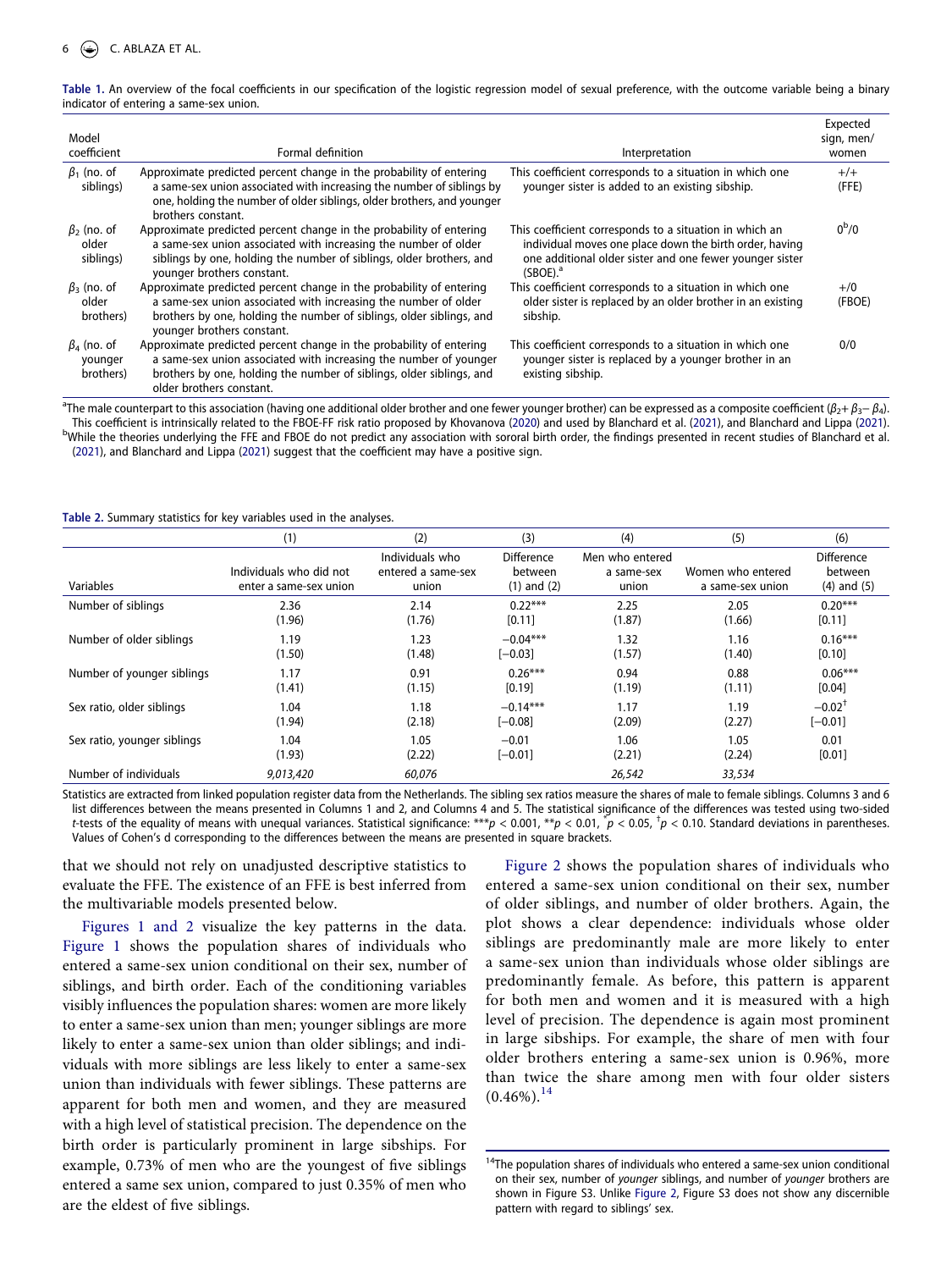<span id="page-6-0"></span>

<span id="page-6-1"></span>Figure 1. Population shares of individuals who entered a same-sex union, by sex, number of older siblings and birth order. Notes: Population shares are extracted from linked population register data from the Netherlands. Whiskers denote 95% confidence intervals.



Figure 2. Population shares of individuals who entered a same-sex union, by sex, number of older siblings and number of older brothers. Notes: Population shares are extracted from linked population register data from the Netherlands. Whiskers denote 95% confidence intervals.

## **Regression Modeling**

Altogether, the statistics presented so far suggest that the number of siblings, birth order, and sex of older siblings wield considerable influence over the odds of entering a samesex union. To disentangle and formally quantify the magnitude of these influences, we turn to logistic regression. In [Table 3,](#page-7-0) we list the estimates of coefficients and odds ratios (OR) corre-sponding to our principal regression models.<sup>[15](#page-6-2)</sup>

Results from a model using the full dataset ([Table 3,](#page-7-0) Column 1) indicate that, all else being equal, adding one younger sister to an existing sibship is associated with a 13.8% decrease in the probability of entering a same-sex union (OR = 0.87,  $p < .001$ ); moving one place down the birth order while keeping the number of younger and older brothers fixed is associated with a 7.9% increase in the probability of entering a same-sex union  $(OR = 1.08,$  $p$  < .001); and replacing one older sister by one older brother is associated with a 12.4% increase in the probability of entering a same-sex union ( $OR = 1.13$ ,  $p < .001$ ). Replacing one younger sister by one younger brother is associated with a 1.2% increase in the probability of entering a same-sex union ( $OR = 1.01$ ), but this estimate is not statistically significant ( $p > .1$ ).

In Columns 2 and 3 of [Table 3](#page-7-0) we present regression coefficients from models estimated separately for men and women. Both models yield estimates that are consistent with the baseline specification. Only one of the coefficients is significantly different between men and women (Column 4). This is the coefficient

<span id="page-6-2"></span><sup>&</sup>lt;sup>15</sup>Both the logistic-regression coefficients and the odds ratios approximate the same underlying concept: the relative increase in the probability of same-sex union entry associated with a one-unit increase in the variable of interest, all else being equal. To assess which measure is subject to a lesser approximation error, we produced direct estimates of excess probabilities of same-sex union entry (population-level average marginal effects), and compared them with the excess probabilities corresponding to the two approximate measures. Table S1 shows that the logistic-regression coefficients approximate population-level average marginal effects better than the odds ratios, with the values of excess probabilities being virtually identical at the presented level of numerical precision. That is why we base our discussion primarily on the regression coefficient estimates, and we include odds ratios mainly to facilitate the comparisons with earlier FBOE and FFE studies.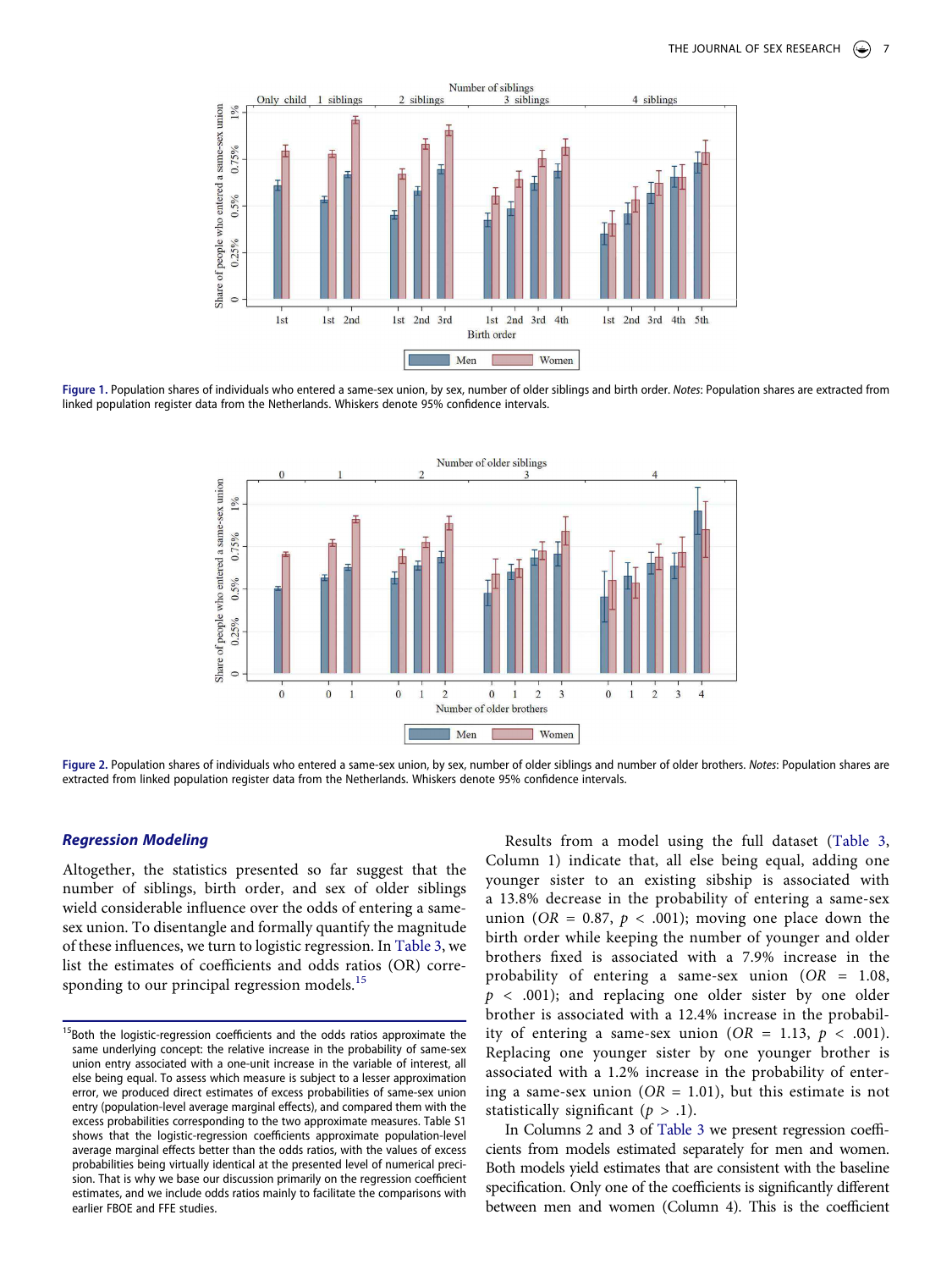#### <span id="page-7-0"></span>**Table 3.** Coefficients from binary logistic regression models of same-sex union entry, baseline model estimates.

|                                                                                            |                                                                                                                                                                                  | (1)                                      | (2)                     | (3)                     | (4)                 |
|--------------------------------------------------------------------------------------------|----------------------------------------------------------------------------------------------------------------------------------------------------------------------------------|------------------------------------------|-------------------------|-------------------------|---------------------|
| Variables                                                                                  | Coefficient interpretation                                                                                                                                                       | Full sample                              | Men                     | Women                   | Sex difference      |
| Coefficients                                                                               |                                                                                                                                                                                  |                                          |                         |                         |                     |
| Number of siblings                                                                         | This coefficient corresponds to a situation in which one younger sister<br>is added to an existing sibship.                                                                      | $-0.138***$<br>(0.006)                   | $-0.134***$<br>(0.009)  | $-0.141***$<br>(0.008)  | 0.006<br>(0.012)    |
| Number of older siblings                                                                   | This coefficient corresponds to a situation in which an individual<br>moves one place down the birth order, having one additional older<br>sister, and one fewer younger sister. | $0.079***$<br>(0.008)                    | $0.098***$<br>(0.012)   | $0.062***$<br>(0.012)   | $0.036*$<br>(0.016) |
| Number of older brothers                                                                   | This coefficient corresponds to a situation in which one older sister is<br>replaced by an older brother in an existing sibship.                                                 | $0.125***$<br>(0.007)                    | $0.115***$<br>(0.011)   | $0.133***$<br>(0.010)   | $-0.018$<br>(0.015) |
| Number of younger brothers                                                                 | This coefficient corresponds to a situation in which one younger sister<br>is replaced by a younger brother in an existing sibship.                                              | 0.012<br>(0.009)                         | 0.016<br>(0.013)        | 0.009<br>(0.012)        | 0.008<br>(0.017)    |
| Odds ratios                                                                                |                                                                                                                                                                                  |                                          |                         |                         |                     |
| Number of siblings                                                                         | This odds ratio corresponds to a situation in which one younger sister<br>is added to an existing sibship.                                                                       | $0.871***$<br>(0.005)                    | $0.874***$<br>(0.008)   | $0.869***$<br>(0.007)   | 0.005<br>(0.010)    |
| Number of older siblings                                                                   | This odds ratio corresponds to a situation in which an individual<br>moves one place down the birth order, having one additional older<br>sister, and one fewer younger sister.  | $1.083***$<br>(0.009)                    | $1.103***$<br>(0.013)   | $1.063***$<br>(0.011)   | $0.040*$<br>(0.017) |
| Number of older brothers                                                                   | This odds ratio corresponds to a situation in which one older sister is<br>replaced by an older brother in an existing sibship.                                                  | $1.133***$<br>(0.008)                    | $1.122***$<br>(0.012)   | $1.142***$<br>(0.011)   | $-0.020$<br>(0.017) |
| Number of younger brothers                                                                 | This odds ratio corresponds to a situation in which one younger sister<br>is replaced by a younger brother in an existing sibship.                                               | 1.012<br>(0.009)                         | 1.016<br>(0.013)        | 1.008<br>(0.012)        | 0.008<br>(0.017)    |
| Birth-cohort fixed effects<br>Maternal-age-at-birth fixed effects<br>Number of individuals |                                                                                                                                                                                  | Yes<br>Yes<br>9,073,496<br>$\sim$ $\sim$ | Yes<br>Yes<br>4,634,327 | Yes<br>Yes<br>4,439,169 |                     |

The models use linked population register data from the Netherlands. Robust standard errors in parentheses. Columns 1 to 3 list coefficients from binary logistic regression models of entry into same-sex unions. Column 4 lists differences between the coefficients corresponding to the male and female populations; that is, Column 2 minus Column 3. To determine whether sex differences are statistically significant, we estimated a fully-interacted binary logistic regression model using two sets of controls: the principal set of controls, and the same set of controls interacted with the male indicator variable. The coefficients listed in Column 4 correspond to the set of interacted controls. Statistical significance: \*\*\*p < 0.001, \*\*p < 0.01, \*p < 0.05,  $tp$  < 0.10.

corresponding to the number of older siblings, indicating that men are influenced more strongly by their birth order than women.

How do these results align with the theoretical expectations formulated above and presented in [Table 1?](#page-5-0) In both the baseline and the sex-specific models, the coefficient estimates of  $\beta_1$  are negative and statistically significant.<sup>16</sup> This finding is incompatible with the theoretical underpinnings of the FFE, which would predict these coefficients to be positive. The coefficient estimates of  $\beta_2$ are positive and statistically significant, thereby confirming the existence of a SBOE among both men and women. The coefficient estimates of  $\beta_3$  are also positive and statistically significant, thus confirming that having an older brother (as opposed to an older sister) increases the expression of homosexuality among both men and women. While the last result is consistent with the presence of an FBOE among men, the existence of a similarly sized association among women goes counter to its current theoretical underpinnings. The coefficient estimates of  $\beta_4$  are positive but not statistically significant, which is consistent with the expectation that the sex of younger siblings should not affect the odds of homosexuality.

To illustrate the combined effects of birth order and sibling sex, we use the model to predict and plot the probabilities of entering a same-sex union for individuals in all relevant permutations of two-person sibships [\(Figure 3\)](#page-8-0). In this example, we focus on two-person sibships because they are the most common sibship type (35% of individuals) and because the corresponding

number of permutations is fairly contained ( $n=8$ ). Among men, the lowest predicted probability (PP) of entering a same-sex union is for those whose only sibling is a younger sister  $(PP = .55\%)$ , followed by those with a younger brother  $(PP = .56\%)$ , those with an older sister  $(PP = .61\%)$  and, finally, those with an older brother ( $PP = .68\%$ ). The ordering is the same among women: those with a younger sister  $(PP = .757\%)$ , followed by those with a younger brother ( $PP = .764\%$ ), those with an older sister ( $PP = .81\%$ ), and those with an older brother  $(PP = .92\%)$ . The difference between the lowest and highest predicted probabilities is 0.12 percentage points (23.5%) for men, and 0.16 percentage points (21.2%) for women.

As before, these influences compound in larger sibships, leading to larger disparities. For example, in three-person sibships (see Figure S4 in the Supplementary Online Appendix), the difference between the lowest predicted probability – faced by eldest siblings whose younger siblings are sisters – and the highest probability – faced by youngest siblings whose older siblings are brothers – is 0.26 percentage points (or 52.6%) for men, and 0.30 percentage points (or 47%) for women. In fourperson sibships, the analogous differences are 0.38 percentage points (or 88.6%) for men and 0.45 percentage points (or 78.3%) for women.

## **Alternative Specifications and Robustness Checks**

We fitted a range of additional specifications to (i) compare our results to those of earlier studies, and (ii) assess the robustness of our findings to alternative analytic decisions. First, we estimated the conventional model specification used in earlier studies of the FBOE (see Table S2, Column 1). The estimate

<span id="page-7-1"></span><sup>&</sup>lt;sup>16</sup>The same is true for the composite coefficient estimate averaging the influences of having one younger sister and one younger brother  $\left(\frac{[\beta_1+(\beta_1+\beta_4)]}{2} = -0.132, p < 0.001\right).$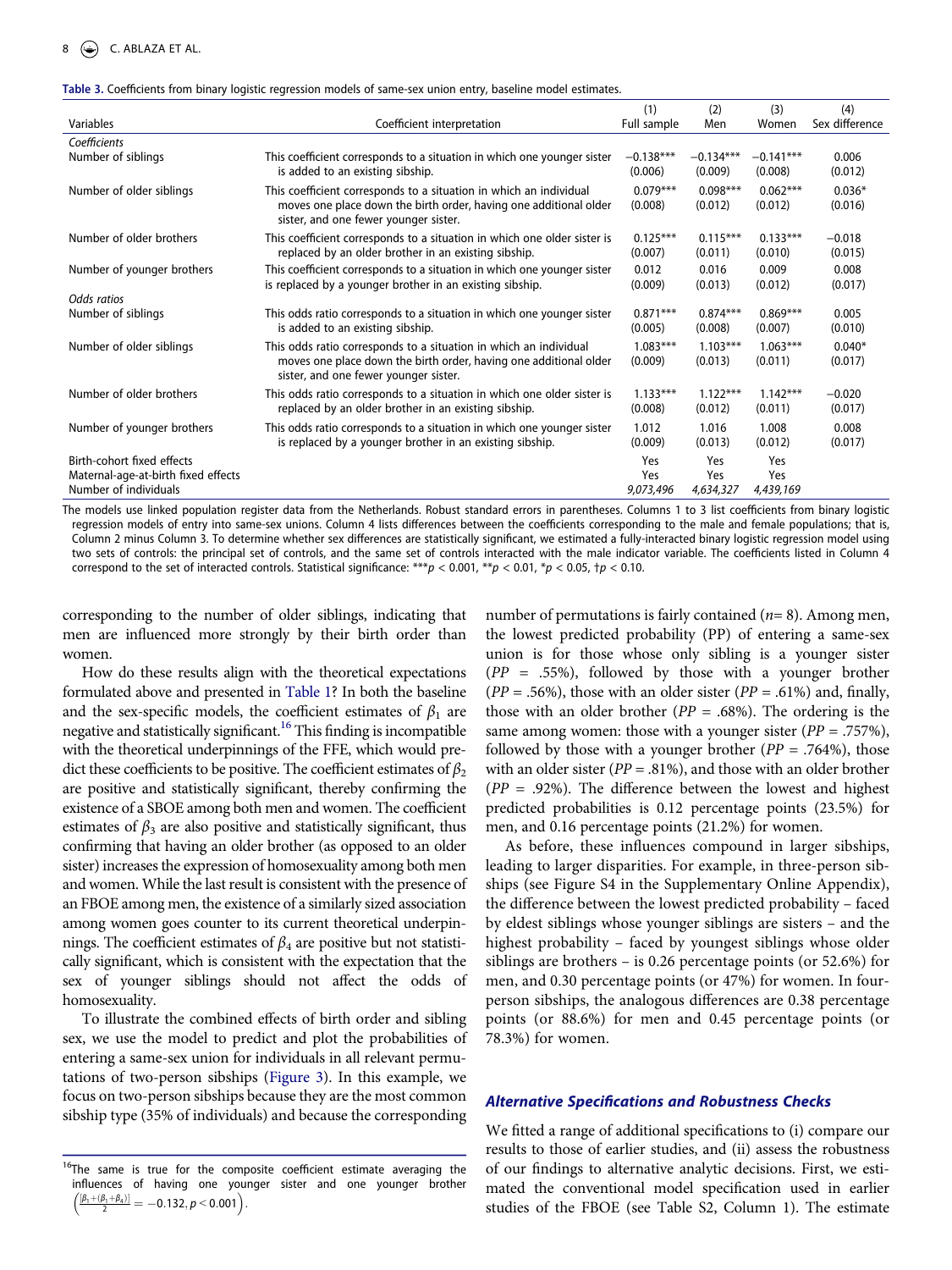<span id="page-8-0"></span>

**Figure 3.** Predicted probabilities of entering a same-sex union for individuals in two-person sibships. Notes: Predicted probabilities from sex-specific logistic regression models of entry into same-sex unions adjusted for birth-cohort and maternal-age-at-birth fixed effects [\(Table 3](#page-7-0), Columns 2 and 3). The models use linked population register data from the Netherlands. Whiskers denote 95% robust confidence intervals.

of the key coefficient of interest (corresponding to the number of older brothers) equals 0.066 ( $OR = 1.07$ ,  $p < .001$ ). In other words, adding one older brother to an existing sibship is associated with a 6.6% increase in the probability of entering a samesex union. Sex-specific versions of the same model (Table S2, Columns 2 and 3) yielded estimates of  $0.079$  (OR = 1.08,  $p$ < .001) for men, and 0.054 (*OR* = 1.06,  $p$  < .001) for women. Similar to our baseline specification, the conventional model yields estimates that are indicative of an FBOE among both men and women. The estimate for women is however significantly lower than the estimate for men ( $p < .001$ ), which contrasts with the statistically indistinguishable estimates of  $\beta_3$  for men and women in our baseline specification.

Second, we replicated the approach recently proposed by Khovanova ([2020](#page-11-19)) to disentangle the FBOE from the FFE in our population-level dataset. This model demonstrated that second-born sons in two-son families had a higher relative risk (RR) to enter same-sex unions than first-born sons in twoson families ( $RR = 1.28$ ,  $p < .001$ ), which is compatible with the FBOE. In contrast, first-born sons in two-son families were less likely to enter same-sex unions than first-born sons in one-son families ( $RR = 0.90, p < .001$ ), which is incompatible with the FFE. For details, see Section S2 in the Supplementary Online Appendix.

Third, we conducted a battery of additional robustness checks involving variations of our baseline model with alternative selection criteria and outcome definitions (see Section S3 in the Supplementary Online Appendix). These included specifications estimated in earlier large-scale studies (Frisch & Hviid, [2006](#page-11-25)) and specifications proposed in response to those studies (Blanchard & VanderLaan, [2015\)](#page-11-28). Reassuringly, each of these supplementary analyses yielded results that were consistent with those from our baseline model.

# **Discussion**

By exploiting population-level administrative data from the Netherlands, this study has generated distinctively robust insights into the influence of sibling characteristics on the propensity for individuals to enter a formally recognized same-sex union. Our analyses yielded strong evidence in support of the existence of an FBOE in our data: the probability of entering a same-sex marriage or registered partnership was significantly and substantially higher among individuals whose older siblings were brothers, as opposed to sisters. For example, the probability for individuals with one older brother was 12.5% higher than that for individuals with one older sister. This pattern of results was remarkably robust to a range of analytical decisions, and consistent with the findings of previous FBOE studies relying on smaller and less representative datasets (Blanchard et al., [2000](#page-10-7); Blanchard & Bogaert, [1998](#page-11-21); Blanchard et al., [1996;](#page-11-24) Bogaert et al., [1997;](#page-11-23) Schagen et al., [2012;](#page-12-8) VanderLaan et al., [2017;](#page-12-5) VanderLaan & Vasey, [2011;](#page-12-9) Vasey & VanderLaan, [2007\)](#page-12-10). The fact that we find evidence of this association in a high-quality, populationlevel dataset indicates that the results reported by earlier studies are unlikely to have emerged artificially due to selection bias.

On the other hand, as others before us (Blanchard et al., [2020](#page-11-1)), we found no empirical support of an FFE on homosexuality. Inconsistent with the FFE, our results indicated that individuals born into larger sibships face, on average, lower probabilities of same-sex union entry than individuals born into smaller sibships. Indeed, having an additional younger sibling was associated with a 13–14% decrease in the probability of entering a same-sex union (12.6% for younger brothers and 13.8% for younger sisters).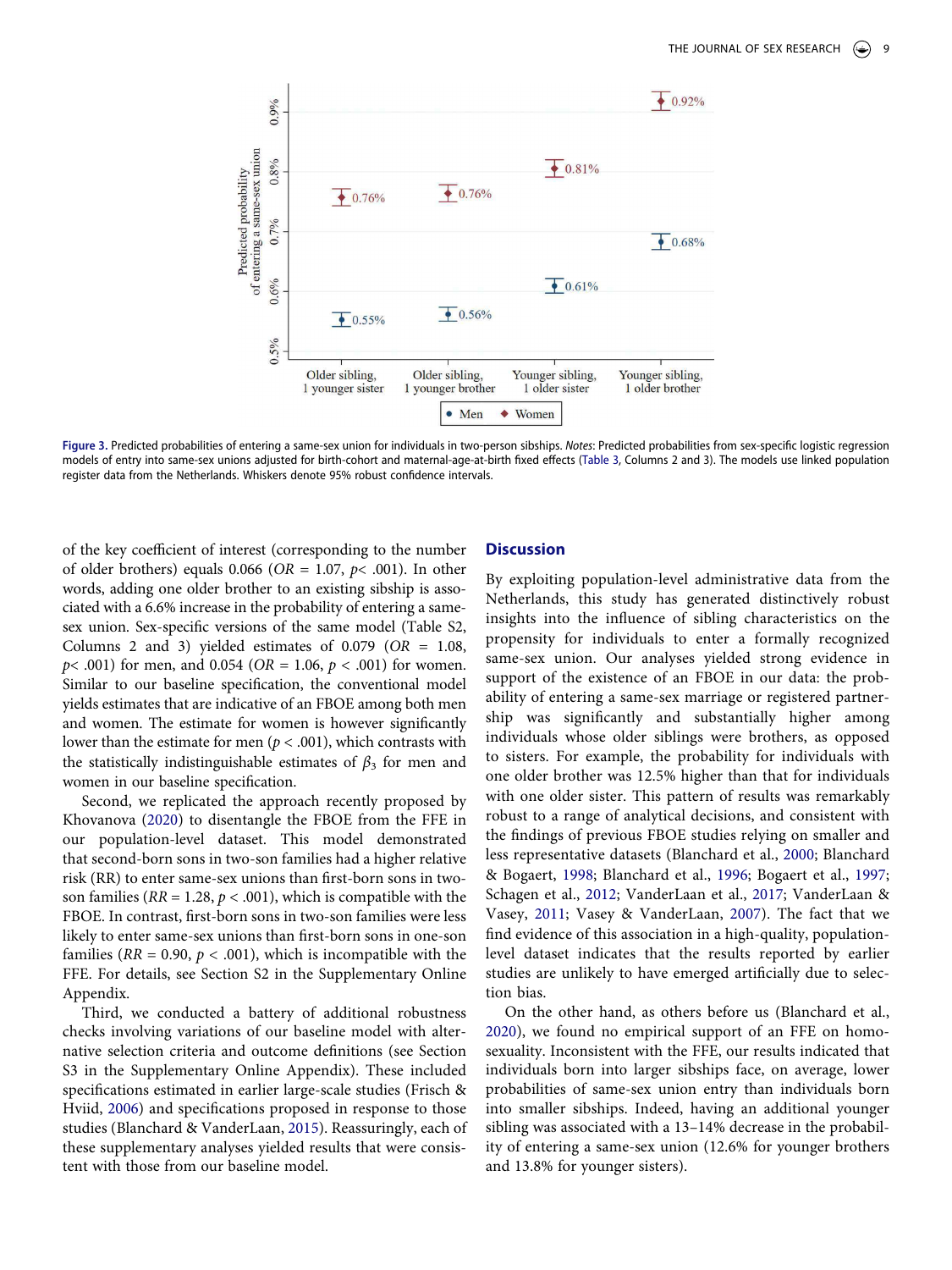Our analyses further demonstrated that individuals' birth order matters, regardless of siblings' sex. Our estimate of the SBOE implies that having an older sister (as opposed to a younger sister) is associated with a 9.8% increase in the probability of same-sex union entry among men, and a 6.2% increase among women. Having an older brother (as opposed to a younger brother) is associated with larger increases (19.7% for men and 18.6% for women), which is attributable to the additional influence of sibling  $sex.$ <sup>[17](#page-9-0)</sup> These results are consistent with earlier findings reported by Frisch and Hviid [\(2006](#page-11-25)), who showed that youngest siblings were more likely to enter formally recognized same-sex unions than older siblings in Danish register data. The results also align with recent findings of a positive SBOE among men, which has been attributed to the presence of male antibodies owing to previous miscarriages of male fetuses (Blanchard et al., [2021](#page-10-10); Blanchard & Lippa, [2021](#page-11-20)). We expand on these findings by demonstrating that the influence of birth order is not confined to selective samples and/or subsets of siblings, and verify that it is not attributable to confounding by birth cohort or maternal age at birth.

One important distinction between our findings and those of previous FBOE studies is that we found the sex of older siblings to be associated with homosexuality not only in men, but also women. The coefficient estimate measuring the strength of this association for women ( $\beta$  = 0.133) was comparable in magnitude to the estimate for men ( $\beta$  = 0.115), and both were highly statistically significant. While the pattern among men is consistent with biological explanations of the FBOE highlighting the role of maternal immune responses against H-Y antigens, the pattern among women is not (Bogaert et al., [2018](#page-11-18)).

<span id="page-9-4"></span>Our results thus bear substantial implications for contemporary theories aimed at explaining biological influences on the expression of human homosexuality (Bailey et al., [2016](#page-10-0)). This includes the Maternal Immune Hypothesis, which in its current formulation, applies only to men (Bogaert et al., [2018](#page-11-18)). Our finding of an FBOE for women suggests that this hypothesis may need to be reconsidered or refined to incorporate women. Some authors have pointed to biological mechanisms that may extend the logic of the Maternal Immune Hypothesis to accommodate female homosexuality (LeVay, [2016](#page-12-22); Nielsen et al., [2008](#page-12-23)). For example, LeVay ([2016](#page-12-22)) noted that older brothers reduce the birthweight of their later-born male and female siblings, and that this lower birthweight can be linked to the same maternal immune response implicated in the Maternal Immune Hypothesis (Nielsen et al., [2008](#page-12-23)). In particular, the maternal immune response that initially targets only male-specific proteins may lose specificity over time and spread to closely related female proteins, or to non-sex-specific proteins, through a process known as 'determinant spreading' (Nielsen, [2011](#page-12-24); Nielsen et al., [2008\)](#page-12-23). Admittedly, the administrative data at our disposal are not fit-for-purpose to test this or any other biological mechanisms, yet our results call for future research that addresses these processes with suitable data.

More broadly, our findings serve as a cautionary note about theoretical explanations of the FBOE that overlook female homosexuality.

Another important distinction between our findings and those of other studies is that the coefficient estimate that we used to test the FBOE hypothesis is not directly comparable to the FBOE estimates reported in earlier research. Due to our novel model parameterization, our coefficient estimate corresponds to a hypothetical scenario in which one older sister is replaced by one older brother. This estimate captures the independent influence of older siblings' sex on the propensity for homosexuality, which makes it particularly suitable for testing the FBOE and its theoretical underpinnings. Most of the earlier FBOE estimates correspond to a hypothetical scenario in which one older brother is added to an existing sibship (Blanchard & Bogaert, [1996;](#page-10-1) Bogaert, [2006;](#page-11-7) Kishida & Rahman, [2015;](#page-12-25) VanderLaan et al., [2017\)](#page-12-5). The latter is in our view a suboptimal approach, because it conflates (i) the positive influence of having an older brother (instead of an older sister), (ii) the positive influence of moving one place down the birth order, and (iii) the negative influence of increasing the sibship size by one. Our supplementary analyses showed that the conventional approach yielded a coefficient estimate that is also consistent with the FBOE hypothesis. However, in terms of magnitude, the conventional estimate was half the size of our preferred estimate, which means that the independent influence of older siblings' sex on the expression homosexuality is much greater than what the conventional FBOE estimate suggests.<sup>18</sup> The fact that our preferred coefficient estimate is substantially and significantly larger than the conventional FBOE estimate may therefore prove valuable in explaining previous null results. Applying our novel regression parameterization to the samples used in studies that yielded non-significant estimates of the FBOE (e.g., Francis, [2008;](#page-11-33) Frisch & Hviid, [2006;](#page-11-25) Kishida & Rahman, [2015\)](#page-12-25) may overturn these null findings.

<span id="page-9-3"></span><span id="page-9-2"></span>Similarly, the failure of earlier studies to find evidence of an FBOE among women may also stem from the use of suboptimal modeling specifications. When we fitted sex-specific versions of the conventional model, we found that the FBOE coefficient estimate for men was approximately 50% greater than the estimate for women. Taken in isolation, this finding could be interpreted as evidence of lesser importance of older siblings' sex for the expression of female homosexuality. However, our preferred model showed that this is an incorrect interpretation. The independent influence of older siblings' sex was actually comparable across men and women (if anything, it was marginally stronger for women), and the only sibship characteristic that wielded significantly greater influence on men's homosexuality was individuals' own birth order (captured by the coefficient  $\beta_2$ ). Since the FBOE coefficient in the conventional model conflates the influence of birth order, siblings' sex, and sibship size, the stronger influence of birth

<span id="page-9-5"></span><span id="page-9-0"></span> $17$ The estimates quantifying the influence of having an older brother (as opposed to a younger brother) can be obtained by summing together the coefficient estimates of  $\beta_2$  and  $\beta_3$  and subtracting the coefficient estimate of  $\beta_4$ . For men, this is  $0.098 + 0.115 - 0.016 = 0.197$ . We note that this estimate is akin to the FBOE estimate recently used by Blanchard & Lippa ([2021\)](#page-11-20).

<span id="page-9-1"></span> $18$ We note that the conventional FBOE estimate (0.066) can be fully reconstituted from our baseline coefficients (see Column 1 in Table 3). It combines the 12.5% increase in the probability of entering a same-sex union associated with having an older brother (instead of an older sister) with the 7.9% increase associated with moving one place down the birth order, and the 13.8% decrease associated with adding one sibling to the existing sibship: 0.125+0.079–  $0.138 = 0.066$ .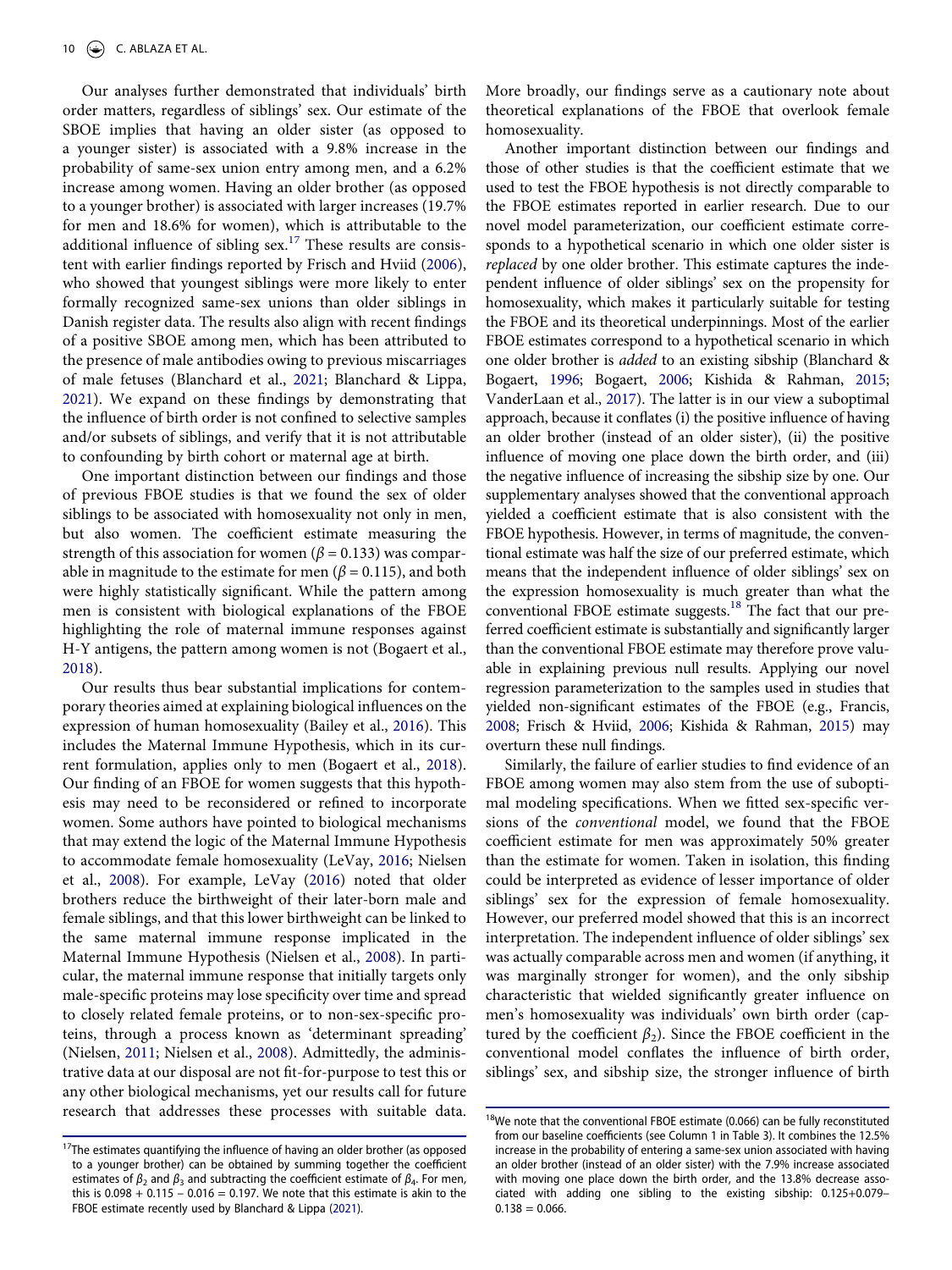order among men increases the magnitude of their FBOE estimate. Critically, this means that the conventional FBOE estimates for men are bound to be larger and more likely to prove statistically significant than the estimates for women, even though the sex of women's older siblings is just as important a predictor of homosexuality as the sex of men's older siblings. Again, applying our novel regression parameterization to the datasets used in earlier studies of the FBOE among women may yield statistically significant estimates.

<span id="page-10-12"></span>Despite the strengths of the present study, an important limitation is that we could only identify homosexuality through entry into a same-sex registered partnership or a same-sex marriage. Because a small portion of these individuals may be bisexual rather than homosexual, the results represent conservative estimates of the effect of sibship characteristics on homosexuality – strictly defined. This expectation is based on work by Apostolou ([2020\)](#page-10-2), who found evidence of an FBOE among homosexual people, but not among bisexual or heterosexual people with same-sex attractions. More broadly, our results might not apply to homosexual individuals who are either single, or in a de facto relationship. We are also unable to assess whether the reported pattern of results emerges for other measures of homosexuality based on sexual identity, attraction, and behavior (Bearman & Bruckner, [2002;](#page-10-11) Currin et al., [2015\)](#page-11-34). Future studies using high-quality data and different markers of homosexuality for both single and partnered individuals could thus expand on our findings. In terms of the FFE, it is important to note that our study considered only maternal siblings, in a similar manner as other recent tests of the FFE hypothesis (see e.g., Blanchard, [2012;](#page-10-6) Blanchard et al., [2020](#page-11-1)). However, other approaches to operationalizing the FFE underscore the potential importance of other female relatives, such as sisters, maternal aunts, and maternal grandmothers (Camperio Ciani et al., [2012;](#page-11-12) Iemmola & Camperio Ciani, [2009](#page-11-5)). We therefore cannot disregard the existence of an FFE that operates through those other channels, and this should be the focus of future studies.

<span id="page-10-13"></span>Despite these shortcomings, our results tell a clear, consistent and reliable story: sibship characteristics are an important piece of the unresolved puzzle of human sexuality. The evidence gathered through this study aligns squarely with perspectives emphasizing that sexual orientation is an innate trait and a reflection of individuals' true selves, rather than the product of lifestyle choices (Bailey et al., [2016](#page-10-0)). The implications of our findings for public debate on policies aimed at improving the health, wellbeing and social standing of sexual minorities are far-reaching.

## **Acknowledgments**

The authors would like to acknowledge excellent and insightful comments on the research by Prof. Cameron Parsell, Dr. Stefanie Plage, Dr. Ella Kuskoff and Dr. Andrew Clarke, as well as seminar and conference participants at the Melbourne Institute, the Society of Economics of the Household Meeting, the Annual Conference of the European Society for Population Economics, and the Young Demographers Meeting. Authors declare no competing interests. All authors contributed to the study equally. The data used in these analyses were provided by the Dutch national statistical office, Statistics Netherlands. Inquiries regarding the data access should be addressed to microdata@cbs.nl. A replication

package containing the code underlying our empirical analysis can be accessed at [https://github.com/jankabatek/replication\\_FBOE\\_FFE](https://github.com/jankabatek/replication_FBOE_FFE)

# **Disclosure Statement**

The authors declare no competing interests for this study.

# **Funding**

This research was partially supported by the Australian Research Council Centre of Excellence for Children and Families over the Life Course (project number CE140100027) and an Australian Research Council Discovery Early Career Researcher Award for a project titled 'Sexual Orientation and Life Chances in Contemporary Australia' (2017–2020).

# **ORCID**

Christine Ablaza **b** http://orcid.org/0000-0002-1489-1284 Jan Kabátek **http://orcid.org/0000-0002-5947-7941** Francisco Perales **D** http://orcid.org/0000-0001-7508-9431

#### **References**

- <span id="page-10-3"></span>American Psychological Association. ([2020\)](#page-0-4). Publication manual of the American Psychological Association: The official guide to APA style (7th ed.). Author.
- <span id="page-10-2"></span>Apostolou, M. [\(2020\)](#page-0-5). Does fraternal birth order predict male homosexuality, bisexuality, and heterosexual orientation with same-sex attraction? Evidence from a Greek-speaking sample from Greece. Archives of Sexual Behavior, 49(2), 575–579. [https://doi.org/10.1007/s10508-019-](https://doi.org/10.1007/s10508-019-01466-3)  [01466-3](https://doi.org/10.1007/s10508-019-01466-3)
- <span id="page-10-0"></span>Bailey, J. M., Vasey, P. L., Diamond, L. M., Breedlove, S. M., Vilain, E., & Epprecht, M. ([2016\)](#page-0-6). Sexual orientation, controversy, and science. Psychological science in the public interest, 17(2), 45–101. [https://doi.](https://doi.org/10.1177/1529100616637616)  [org/10.1177/1529100616637616](https://doi.org/10.1177/1529100616637616)
- <span id="page-10-11"></span>Bearman, P., & Bruckner, H. [\(2002](#page-10-12)). Opposite-sex twins and adolescent same-sex attraction. American Journal of Sociology, 107(5), 1179–1205. <https://doi.org/10.1086/341906>
- <span id="page-10-5"></span>Blanchard, R. [\(1997\)](#page-1-3). Birth order and sibling sex ratio in homosexual versus heterosexual males and females. Annual Review of Sex Research, 8(1), 27–67. [https://doi.org/10.1080/10532528.1997.](https://doi.org/10.1080/10532528.1997.10559918) [10559918](https://doi.org/10.1080/10532528.1997.10559918)
- <span id="page-10-9"></span>Blanchard, R. ([2007](#page-2-0)). Older-sibling and younger-sibling sex ratios in Frisch and Hviid's (2006) national cohort study of two million Danes. Archives of Sexual Behavior, 36(6), 860–863. [https://doi.org/10.1007/](https://doi.org/10.1007/s10508-006-9154-z) [s10508-006-9154-z](https://doi.org/10.1007/s10508-006-9154-z)
- <span id="page-10-6"></span>Blanchard, R. [\(2012](#page-1-4)). Fertility in the mothers of firstborn homosexual and heterosexual men. Archives of Sexual Behavior, 41(3), 551–556. [https://](https://doi.org/10.1007/s10508-011-9888-0)  [doi.org/10.1007/s10508-011-9888-0](https://doi.org/10.1007/s10508-011-9888-0)
- <span id="page-10-4"></span>Blanchard, R. ([2018a\)](#page-1-5). Fraternal birth order, family size, and male homosexuality: meta-analysis of studies spanning 25 years. Archives of Sexual Behavior, 47(1), 1–15. <https://doi.org/10.1007/s10508-017-1007-4>
- <span id="page-10-8"></span>Blanchard, R. [\(2018b\)](#page-2-4). Response to commentaries: Meta-analysis of probability samples and other new evidence. Archives of Sexual Behavior, 47 (1), 49–57. <https://doi.org/10.1007/s10508-017-1134-y>
- <span id="page-10-7"></span>Blanchard, R., Barbaree, H., Bogaert, A. F., Dickey, R., Klassen, P., Kuban, M., & Zucker, K. J. ([2000\)](#page-1-6). Fraternal birth order and sexual orientation in pedophiles. Archives of Sexual Behavior, 29(5), 463–478. <https://doi.org/10.1023/a:1001943719964>
- <span id="page-10-10"></span>Blanchard, R., Beier, K. M., Gomez Jimenez, F. R., Grundmann, D., Krupp, J., Semenyna, S. W., & Vasey, P. L. [\(2021](#page-4-4)). Meta-analyses of fraternal and sororal birth order effects in homosexual pedophiles, hebephiles, and teleiophiles. Archives of Sexual Behavior, 50(3), 779–796. <https://doi.org/10.1007/s10508-020-01819-3>
- <span id="page-10-1"></span>Blanchard, R., & Bogaert, A. F. ([1996](#page-0-7)). Homosexuality in men and number of older brothers. American Journal of Psychiatry, 153(1), 27–31. <https://doi.org/10.1176/ajp.153.1.27>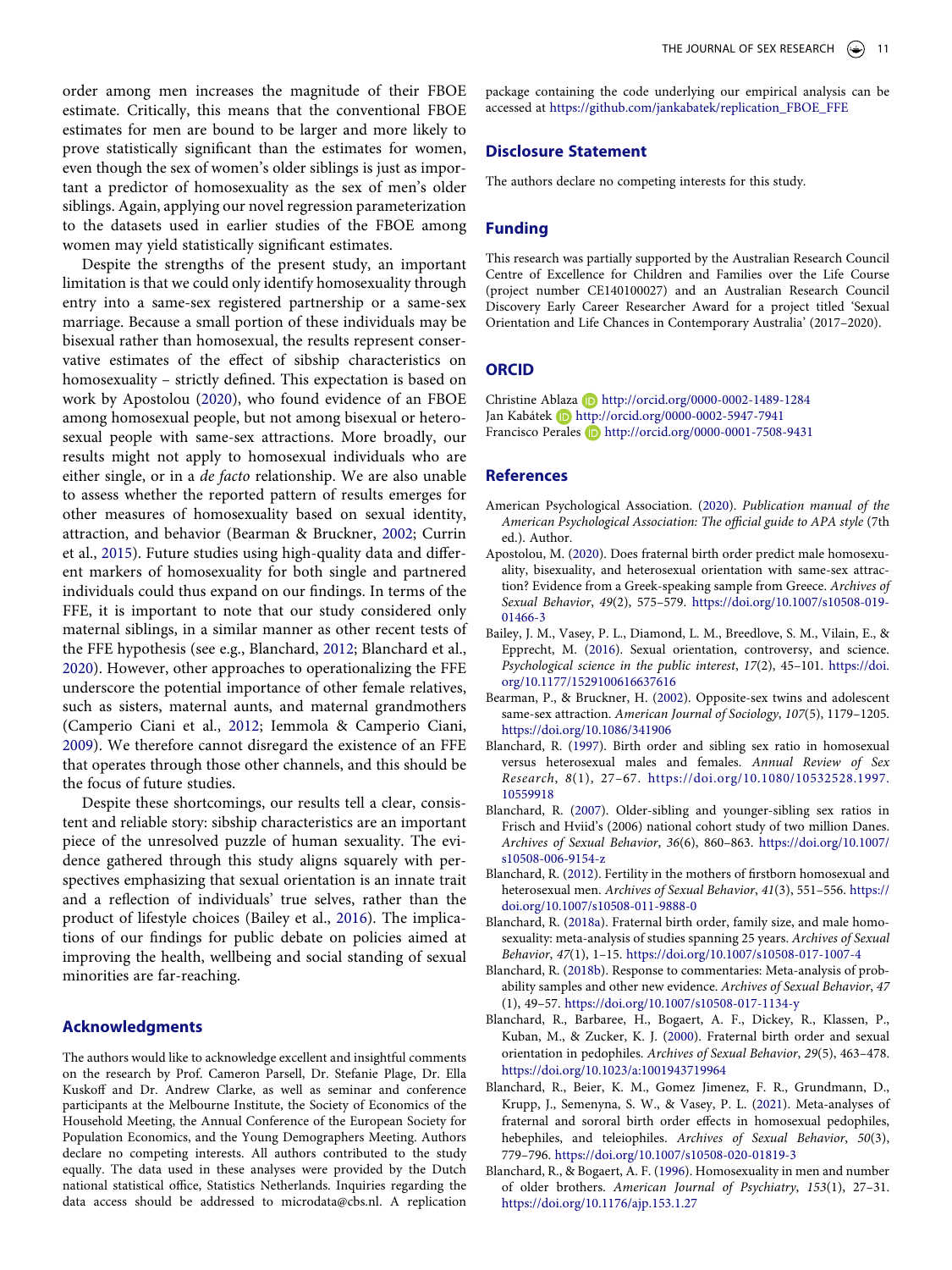- <span id="page-11-21"></span>Blanchard, R., & Bogaert, A. F. [\(1998\)](#page-1-6). Birth order in homosexual versus heterosexual sex offenders against children, pubescents, and adults. Archives of Sexual Behavior, 27(6), 595–603. [https://doi.org/10.1023/](https://doi.org/10.1023/A:1018773117741) [A:1018773117741](https://doi.org/10.1023/A:1018773117741)
- <span id="page-11-22"></span>Blanchard, R., Cantor, J. M., Bogaert, A. F., Breedlove, S. M., & Ellis, L. ([2006](#page-1-6)). Interaction of fraternal birth order and handedness in the development of male homosexuality. Hormones and Behavior, 49(3), 405–414. <https://doi.org/10.1016/j.yhbeh.2005.09.002>
- <span id="page-11-1"></span>Blanchard, R., Krupp, J., VanderLaan, D. P., Vasey, P. L., & Zucker, K. J. ([2020](#page-0-7)). A method yielding comparable estimates of the fraternal birth order and female fecundity effects in male homosexuality. Proceedings of the Royal Society B: Biological Sciences, 287(1923), 20192907. [https://](https://doi.org/10.1098/rspb.2019.2907) [doi.org/10.1098/rspb.2019.2907](https://doi.org/10.1098/rspb.2019.2907)
- <span id="page-11-20"></span>Blanchard, R., & Lippa, R. A. [\(2021](#page-1-7)). Reassessing the effect of older sisters on sexual orientation in men. Archives of Sexual Behavior, 50(3), 797–805. <https://doi.org/10.1007/s10508-020-01840-6>
- <span id="page-11-2"></span>Blanchard, R., & Sheridan, P. ([1992](#page-0-8)). Sibling size, sibling sex ratio, birth order, and parental age in homosexual and nonhomosexual gender dysphorics. Journal of Nervous and Mental Disease, 180(1), 40–47. <https://doi.org/10.1097/00005053-199201000-00009>
- <span id="page-11-28"></span>Blanchard, R., & VanderLaan, D. P. [\(2015](#page-2-5)). Commentary on Kishida and Rahman (2015), including a meta-analysis of relevant studies on fraternal birth order and sexual orientation in men. Archives of Sexual Behavior, 44(5), 1503–1509. <https://doi.org/10.1007/s10508-015-0555-8>
- <span id="page-11-24"></span>Blanchard, R., Zucker, K. J., Cohen-Kettenis, P. T., Gooren, L., & Bailey, J. ([1996](#page-1-8)). Birth order and sibling sex ratio in two samples of Dutch gender-dysphoric homosexual males. Archives of Sexual Behavior, 25 (5), 495–514.<https://doi.org/10.1007/BF02437544>
- <span id="page-11-16"></span>Bogaert, A. F. [\(1997\)](#page-1-3). Birth order and sexual orientation in women. Behavioral Neuroscience, 111(6), 1395–1397. [https://doi.org/10.1037/](https://doi.org/10.1037/0735-7044.111.6.1395) [0735-7044.111.6.1395](https://doi.org/10.1037/0735-7044.111.6.1395)
- <span id="page-11-14"></span>Bogaert, A. F. ([2000](#page-1-3)). Birth order and sexual orientation in a national probability sample. Journal of Sex Research, 37(4), 361–368. [https://doi.](https://doi.org/10.1080/00224490009552059) [org/10.1080/00224490009552059](https://doi.org/10.1080/00224490009552059)
- <span id="page-11-7"></span>Bogaert, A. F. [\(2006\)](#page-0-7). Biological versus nonbiological older brothers and men's sexual orientation. Proceedings of the National Academy of Sciences of the United States of America, 103(28), 10771–10774. <https://doi.org/10.1073/pnas.0511152103>
- <span id="page-11-23"></span>Bogaert, A. F., Bezeau, S., Kuban, M., & Blanchard, R. [\(1997](#page-1-8)). Pedophilia, sexual orientation, and birth order. Journal of Abnormal Psychology, 106(2), 331–335. <https://doi.org/10.1037//0021-843x.106.2.331>
- <span id="page-11-18"></span>Bogaert, A. F., Skorska, M. N., Wang, C., Gabrie, J., MacNeil, A. J., Hoffarth, M. R., VanderLaan, D. P., Zucker, K. J., & Blanchard, R. ([2018](#page-1-9)). Male homosexuality and maternal immune responsivity to the Y-linked protein NLGN4Y. Proceedings of the National Academy of Sciences of the United States of America, 115(2), 302–306. [https://doi.](https://doi.org/10.1073/pnas.1705895114)  [org/10.1073/pnas.1705895114](https://doi.org/10.1073/pnas.1705895114)
- <span id="page-11-9"></span>Bozkurt, A., Bozkurt, O. H., & Sonmez, I. [\(2015\)](#page-1-10). Birth order and sibling sex ratio in a population with high fertility: Are Turkish male to female transsexuals different? Archives of Sexual Behavior, 44(5), 1331–1337. <https://doi.org/10.1007/s10508-014-0425-9>
- <span id="page-11-17"></span>Camperio Ciani, A., Battaglia, U., Cesare, L., Camperio Ciani, G., & Capiluppi, C. ([2018](#page-1-11)). Possible balancing selection in human female homosexuality. Human Nature, 29(1), 14–32. [https://doi.org/10.1007/](https://doi.org/10.1007/s12110-017-9309-8) [s12110-017-9309-8](https://doi.org/10.1007/s12110-017-9309-8)
- <span id="page-11-12"></span>Camperio Ciani, A., Pellizzari, E., & Novelli, G. ([2012](#page-1-12)). Fecundity of paternal and maternal non-parental female relatives of homosexual and heterosexual men. PloS One, 7(12), e51088. [https://doi.org/10.](https://doi.org/10.1371/journal.pone.0051088) [1371/journal.pone.0051088](https://doi.org/10.1371/journal.pone.0051088)
- <span id="page-11-4"></span>Camperio-Ciani, A., Corna, F., & Capiluppi, C. [\(2004\)](#page-0-7). Evidence for maternally inherited factors favouring male homosexuality and promoting female fecundity. Proceedings of the Royal Society B: Biological Sciences, 271(1554), 2217–2221. [https://doi.org/10.1098/rspb.2004.](https://doi.org/10.1098/rspb.2004.2872) [2872](https://doi.org/10.1098/rspb.2004.2872)
- <span id="page-11-29"></span>Chahnazarian, A. ([1988\)](#page-4-2). Determinants of the sex ratio at birth: Review of recent literature. Social Biology, 35(3–4), 214–235. [https://doi.org/10.](https://doi.org/10.1080/19485565.1988.9988703)  [1080/19485565.1988.9988703](https://doi.org/10.1080/19485565.1988.9988703)
- <span id="page-11-34"></span>Currin, J. M., Gibson, L., & Hubach, R. D. ([2015\)](#page-10-13). Multidimensional assessment of sexual orientation and the fraternal birth order effect. Psychology of Sexual Orientation and Gender Diversity, 2(2), 113–122. <https://doi.org/10.1037/sgd0000103>
- <span id="page-11-30"></span>Desbiens, N. A. [\(2007](#page-4-5)). The reporting of statistics in medical educational studies: An observational study. BMC Medical Research Methodology, 7 (1), 35. <https://doi.org/10.1186/1471-2288-7-35>
- <span id="page-11-33"></span>Francis, A. M. [\(2008\)](#page-9-2). Family and sexual orientation: The family-demographic correlates of homosexuality in men and women. Journal of Sex Research, 45(4), 371–377. [https://doi.org/10.1080/](https://doi.org/10.1080/00224490802398357) [00224490802398357](https://doi.org/10.1080/00224490802398357)
- <span id="page-11-25"></span>Frisch, M., & Hviid, A. ([2006](#page-2-6)). Childhood family correlates of heterosexual and homosexual marriages: A national cohort study of two million Danes. Archives of Sexual Behavior, 35(5), 533–547. [https://doi.org/10.](https://doi.org/10.1007/s10508-006-9062-2)  [1007/s10508-006-9062-2](https://doi.org/10.1007/s10508-006-9062-2)
- <span id="page-11-0"></span>Gates, G. J. [\(2015\)](#page-0-9). Marriage and Family: LGBT individuals and same-sex couples. The Future of Children, 25(2), 67–87. [https://doi.org/10.1353/](https://doi.org/10.1353/foc.2015.0013) [foc.2015.0013](https://doi.org/10.1353/foc.2015.0013)
- <span id="page-11-31"></span>Gelman, A. ([2005\)](#page-4-6). Analysis of variance—Why it is more important than ever. The Annals of Statistics, 33(1), 1–53. [https://doi.org/10.1214/](https://doi.org/10.1214/009053604000001048) [009053604000001048](https://doi.org/10.1214/009053604000001048)
- <span id="page-11-8"></span>Gómez Jiménez, F. R., Semenyna, S. W., & Vasey, P. L. ([2020a\)](#page-0-10). The relationship between fraternal birth order and childhood sex-atypical behavior among the Istmo Zapotec muxes. Developmental Psychobiology, 62(6), 792–803. <https://doi.org/10.1002/dev.21987>
- <span id="page-11-13"></span>Gómez Jiménez, F. R., Semenyna, S. W., & Vasey, P. L. ([2020b](#page-1-13)). Offspring production among the relatives of Istmo Zapotec men and muxes. Archives of Sexual Behavior, 49(2), 581–594. [https://doi.org/10.1007/](https://doi.org/10.1007/s10508-019-01611-y) [s10508-019-01611-y](https://doi.org/10.1007/s10508-019-01611-y)
- <span id="page-11-10"></span>Gomez-Gil, E., Esteva, I., Carrasco, R., Almaraz, M. C., Pasaro, E., Salamero, M., & Guillamon, A. [\(2011\)](#page-1-10). Birth order and ratio of brothers to sisters in Spanish transsexuals. Archives of Sexual Behavior, 40(3), 505–510. <https://doi.org/10.1007/s10508-010-9614-3>
- <span id="page-11-26"></span>Government of the Netherlands. ([2018\)](#page-2-7). LGBTI equality in the Netherlands: Orange is always part of the rainbow. [https://www.govern](https://www.government.nl/documents/leaflets/2018/06/01/lgbti-equality-in-the-netherlands) [ment.nl/documents/leaflets/2018/06/01/lgbti-equality-in-the](https://www.government.nl/documents/leaflets/2018/06/01/lgbti-equality-in-the-netherlands)[netherlands](https://www.government.nl/documents/leaflets/2018/06/01/lgbti-equality-in-the-netherlands)
- <span id="page-11-32"></span>Graubard, B., & Korn, E. ([2002](#page-4-6)). Inference for superpopulation parameters using sample surveys. Statistical Science, 17(1), 73–96. [https://](https://doi.org/10.1214/ss/1023798999)  [doi.org/10.1214/ss/1023798999](https://doi.org/10.1214/ss/1023798999)
- <span id="page-11-3"></span>Hare, E. H., & Moran, P. A. P. ([1979](#page-0-11)). Parental age and birth order in homosexual patients: A replication of Slater's study. British Journal of Psychiatry, 134(2), 178–182. <https://doi.org/10.1192/bjp.134.2.178>
- <span id="page-11-5"></span>Iemmola, F., & Camperio Ciani, A. [\(2009\)](#page-0-12). New evidence of genetic factors influencing sexual orientation in men: Female fecundity increase in the maternal line. Archives of Sexual Behavior, 38(3), 393–399. <https://doi.org/10.1007/s10508-008-9381-6>
- <span id="page-11-27"></span>Kabátek, J., & Perales, F. ([2021](#page-2-8)). Academic achievement of children in same- and different-sex-parented families: A population-level analysis of linked administrative data from the Netherlands. Demography, 58 (2), 393–418. <https://doi.org/10.1215/00703370-8994569>
- <span id="page-11-6"></span>Khorashad, B. S., Zucker, K. J., Talaei, A., Rajabzadeh, F., Hamed, Z., Akbarian, P., & Blanchard, R. ([2020](#page-0-10)). Birth order and sibling sex ratio in androphilic males and gynephilic females diagnosed with gender dysphoria from Iran. Journal of Sexual Medicine, 17(6), 1195–1202. <https://doi.org/10.1016/j.jsxm.2020.02.004>
- <span id="page-11-19"></span>Khovanova, T. [\(2020\)](#page-1-0). On the mathematics of the fraternal birth order effect and the genetics of homosexuality. Archives of Sexual Behavior, 49(2), 551–555. <https://doi.org/10.1007/s10508-019-01573-1>
- <span id="page-11-11"></span>King, M., Green, J., Osborn, D. P., Arkell, J., Hetherton, J., & Pereira, E. ([2005](#page-1-14)). Family size in white gay and heterosexual men. Archives of Sexual Behavior, 34(1), 117–122. [https://doi.org/10.1007/s10508-005-](https://doi.org/10.1007/s10508-005-1006-8)  [1006-8](https://doi.org/10.1007/s10508-005-1006-8)
- <span id="page-11-15"></span>Kinnish, K. K., Strassberg, D. S., & Turner, C. W. [\(2005](#page-1-15)). Sex differences in the flexibility of sexual orientation: A multidimensional retrospective assessment. Archives of Sexual Behavior, 34(2), 173–183. [https://doi.](https://doi.org/10.1007/s10508-005-1795-9)  [org/10.1007/s10508-005-1795-9](https://doi.org/10.1007/s10508-005-1795-9)